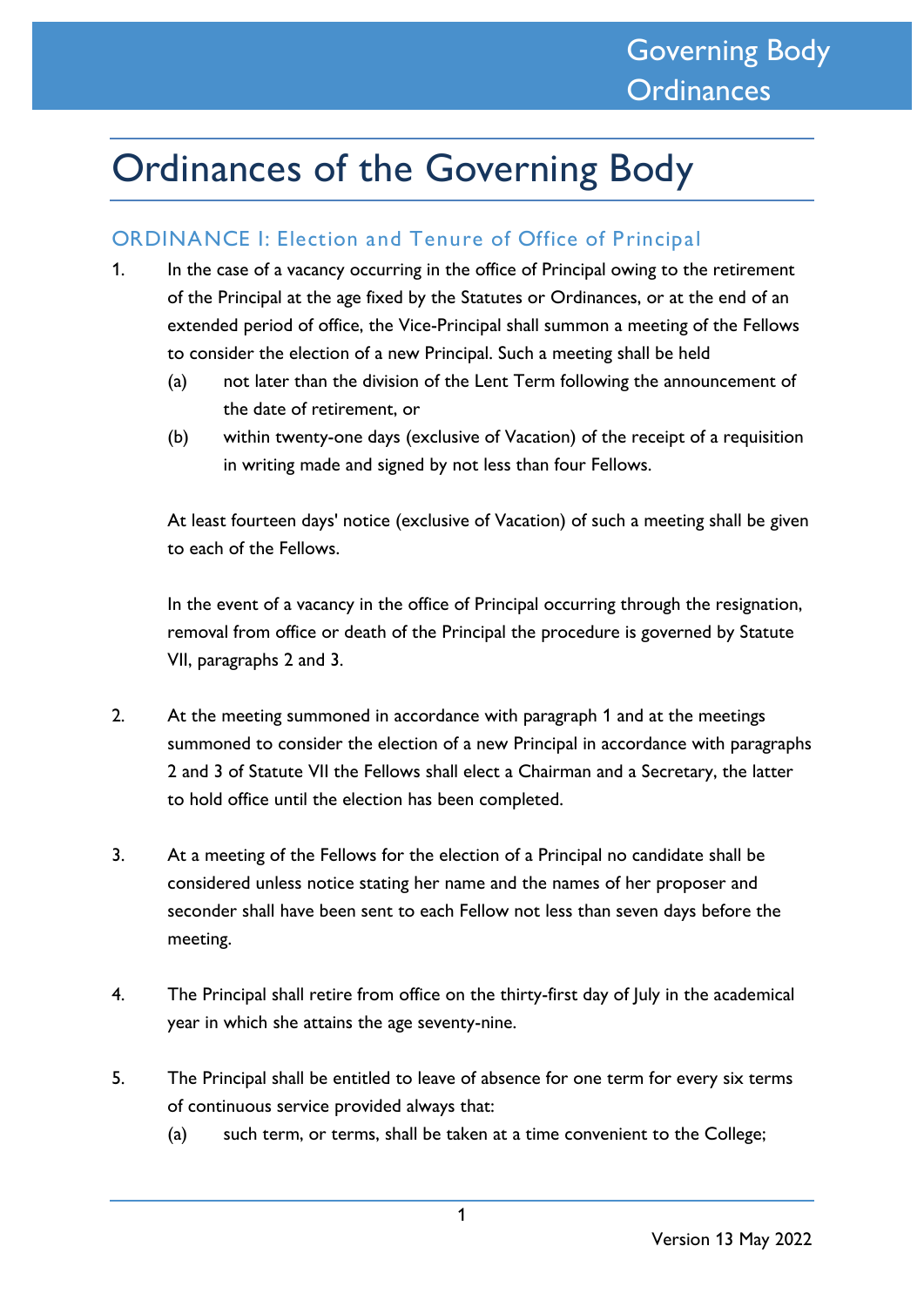- (b) in estimating the amount of leave of absence account shall not normally be taken of any service more than six years before the period of leave;
- (c) during leave of absence, no teaching, administrative or examining duties shall be undertaken for the University or for any Cambridge College, other than duties in connection with the supervision or examining of Research Students, or with acting as a referee of applications for higher doctorates or College Fellowships.

A request from the Principal for leave under this paragraph shall be made in the first instance to the Council, and shall be referred to the Fellows for their approval if the Council recommends that it be approved.

## ORDINANCE II: Election and Tenure of Office of Bursar

- 1. The Bursar shall be elected by the Governing Body in accordance with the provisions of Ordinance III 8.
- 2. A Bursar appointed to the retiring age or without a fixed term of tenure shall retire from office not later than at the end of the academical year in which she or he attains the retiring age as set out in the College's retirement policy.
- 3. The Bursar shall give the Governing Body one year's notice of the date on which she or he intends to retire from office whether on reaching the retiring age or sooner.

Tenure of office which is not to the retiring age may be terminated by either side upon giving twelve weeks' notice in writing.

[There is no requirement for notice where termination of tenure will result from expiry of a fixed term of tenure (other than tenure to retiring age)]

A Bursar appointed to the retiring age who wishes to terminate the appointment earlier for reasons other than retirement shall give the Governing Body notice in writing of this intention amounting to not less than twelve weeks.

Nothing in these provisions shall prejudice the deprivation of office without notice under Statute XI.

4. The post of Bursar normally carries no entitlement to paid sabbatical leave.

2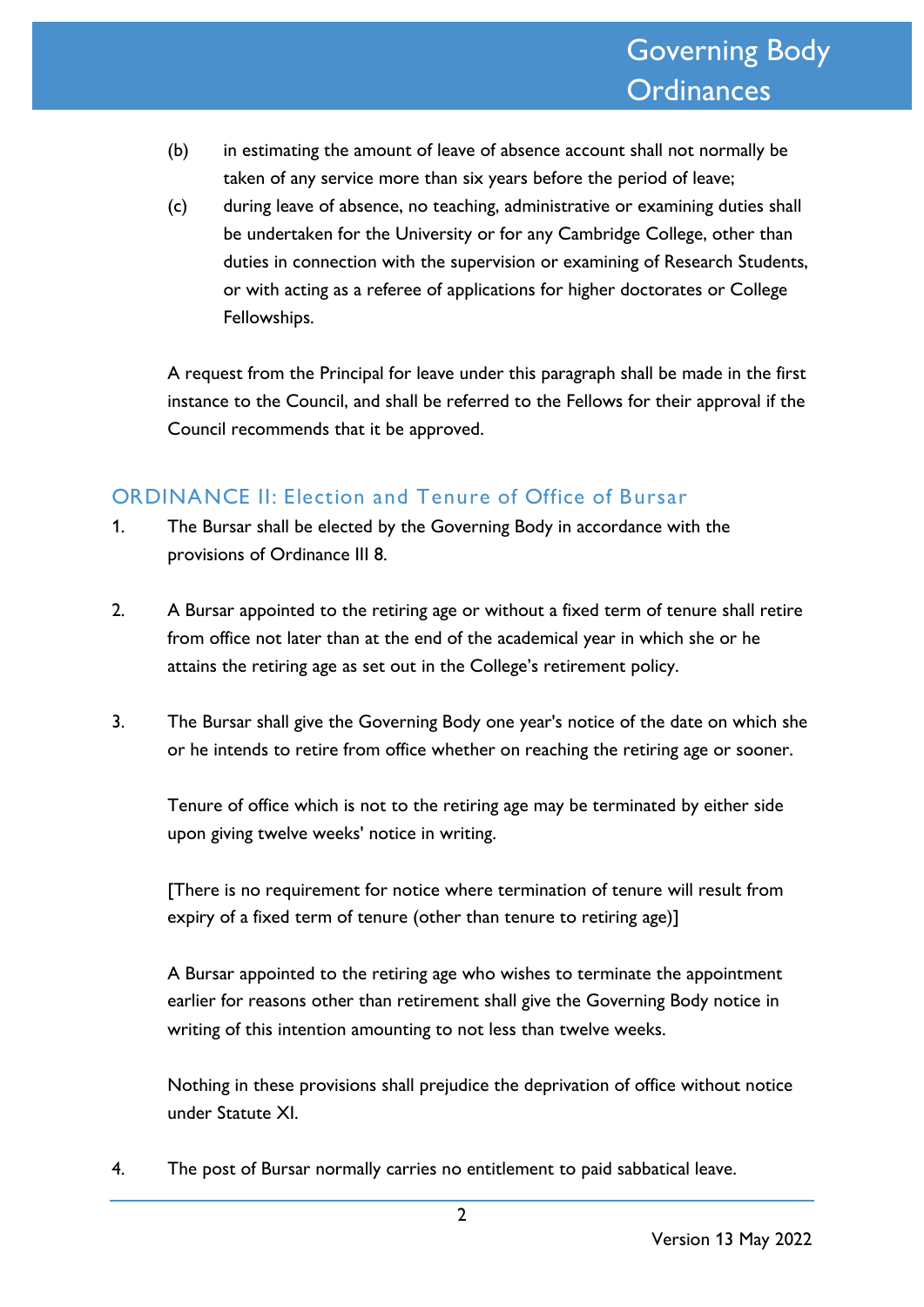# ORDINANCE III: Regulations for the conduct of business by the Governing Body

- 1. Meetings
	- (a) the Annual General Meeting shall be held on the third Friday of Full Lent Term
	- (b) an Ordinary General Meeting shall be held at least once a term, the dates for Ordinary General Meetings to be fixed by resolution of the Governing Body.
	- (c) No meeting of the Governing Body shall last more than three hours unless at the end of that period a vote is taken and it is decided to continue the meeting.
- 2. Notice

Preliminary notice of every General Meeting, except such meetings as are summoned by requisition (see Statute IV 5) shall be sent to each member of the Governing Body not less than sixteen clear days before the date fixed for the meeting. The preliminary notice shall be divided between open and reserved business. Reserved business shall be as defined by Statute I 7, and the provisions (a) - (c) of Ordinance III A, Section III 2 shall also apply. When elections to any office named in the Statutes or to vacancies on the Governing Body or on the Council are to be made at a meeting the preliminary notice shall include a request for the nominations for such elections. Information about those eligible shall at the same time be sent to those entitled to vote in such elections.

3. Business

Business for the agenda for any General Meeting of the Governing Body and nominations requested under Regulation 4 shall be sent to the Secretary not less than ten clear days before the date fixed for the meeting. Such business shall be included on the agenda which shall be sent to each member of the Governing Body not less than seven clear days before the date fixed for the meeting. The agenda shall be divided between open and reserved business, and the definition of reserved business shall be as for Regulation 4. Information concerning nominations shall at the same time be sent to those entitled to vote in the elections. Resolutions intended to be sent to the Council under Article 7 of the Charter shall either be given in full on the agenda for open business or be sent with the agenda for reserved business to those entitled to vote on the matter.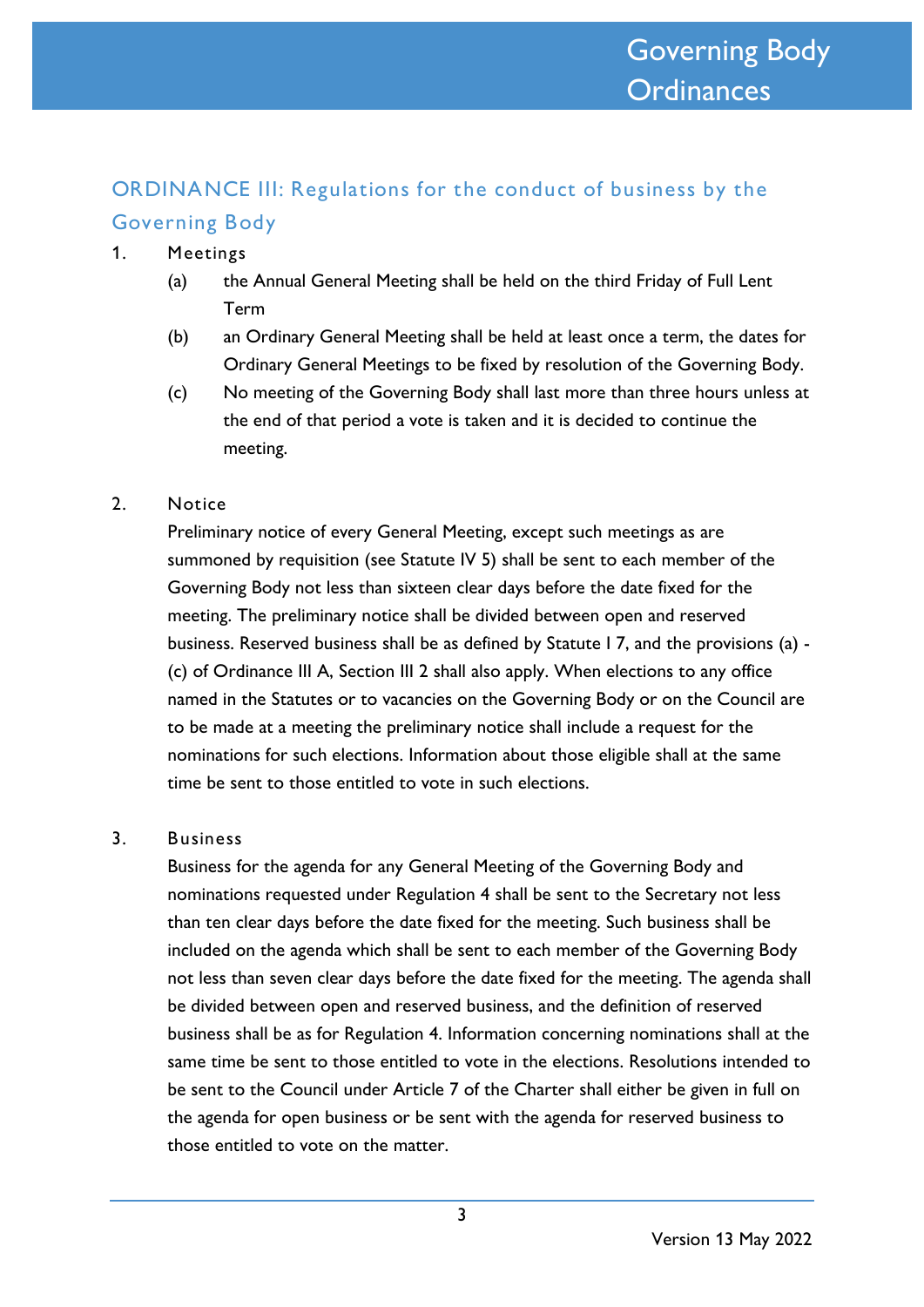#### 4. Confidentiality

The provisions of Ordinance III A, Section II 3, shall apply to all members of the Governing Body where relevant.

5. Alteration of the Statutes

For the purpose of altering the Charter or Statutes of the College under Articles 8 and 10 of the Charter, the Governing Body is defined by the [Universities of Oxford](http://www.legislation.gov.uk/ukpga/Geo5/13-14/33/contents)  [and Cambridge Act 1923.](http://www.legislation.gov.uk/ukpga/Geo5/13-14/33/contents) (See Supplemental Charter, Articles 7 and 8.)

Notice of a meeting of the Governing Body for the purpose of proposing an alteration in the Statutes shall be sent to each member of that Governing Body not less than four weeks before the date fixed for such a meeting and shall include the resolution or resolutions proposing such an alteration.

#### 6. Secretary

A Secretary shall be elected from among the Governing Body Fellows and Qualifying College Lecturers<sup>1</sup>. The election shall normally take place at the Annual Meeting and the Secretary shall take office immediately afterwards; a casual vacancy may be filled at any Ordinary meeting. The Secretary shall normally serve for a term of three academic years and shall not normally be eligible for re-appointment for a second consecutive term.

It shall be the duty of the Secretary: to give notice of meetings; to prepare the agenda in consultation with the Chairman; to keep the Minutes; to send to the Secretary of the Council resolutions which the Governing Body wishes to lay before the Council.

#### 7. Elections

(a) At a meeting at which elections for more than one of the following offices are to be held, they shall be held in the following order:

> Vice-Principal, Bursar, Professorial Fellow, Associate Fellow, Fellow in Category D, member of the Council.

At a meeting at which elections are to be made to the same body for different periods, the election of a member or members to serve for the

<sup>&</sup>lt;sup>1</sup> Men who are College Lecturers and who are not Fellows of another College, who are therefore entitled to attend Governing Body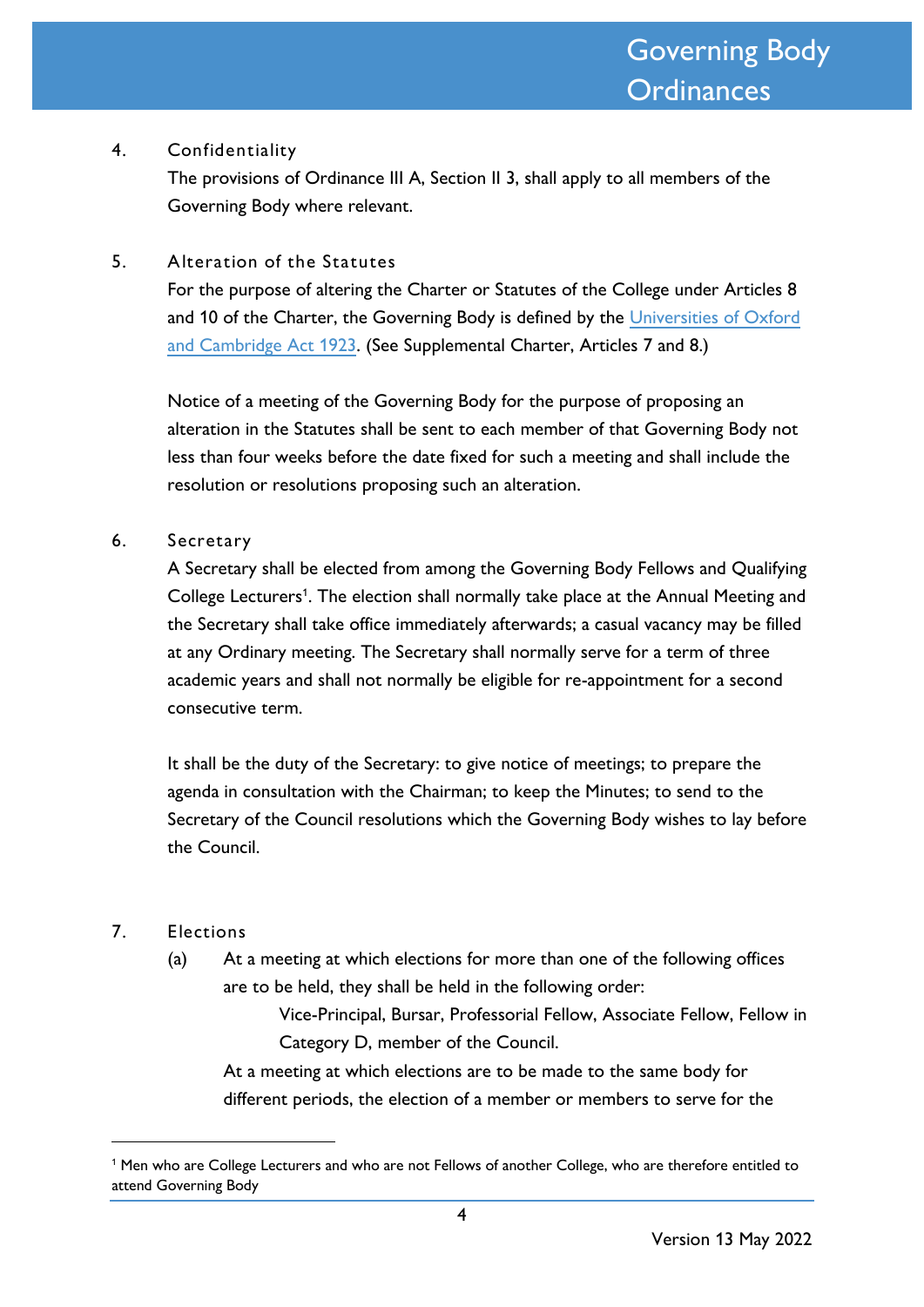longer period shall precede that of a member or members to serve for the shorter period.

(b) No person shall be eligible for election to any office by the Governing Body unless proposed and seconded, except in the case of Associate Fellows, whose election is made from nominees of the Associates [Charter, 4(f)], and except in the case of those Fellows in Category D whose election is made from nominees of the Council.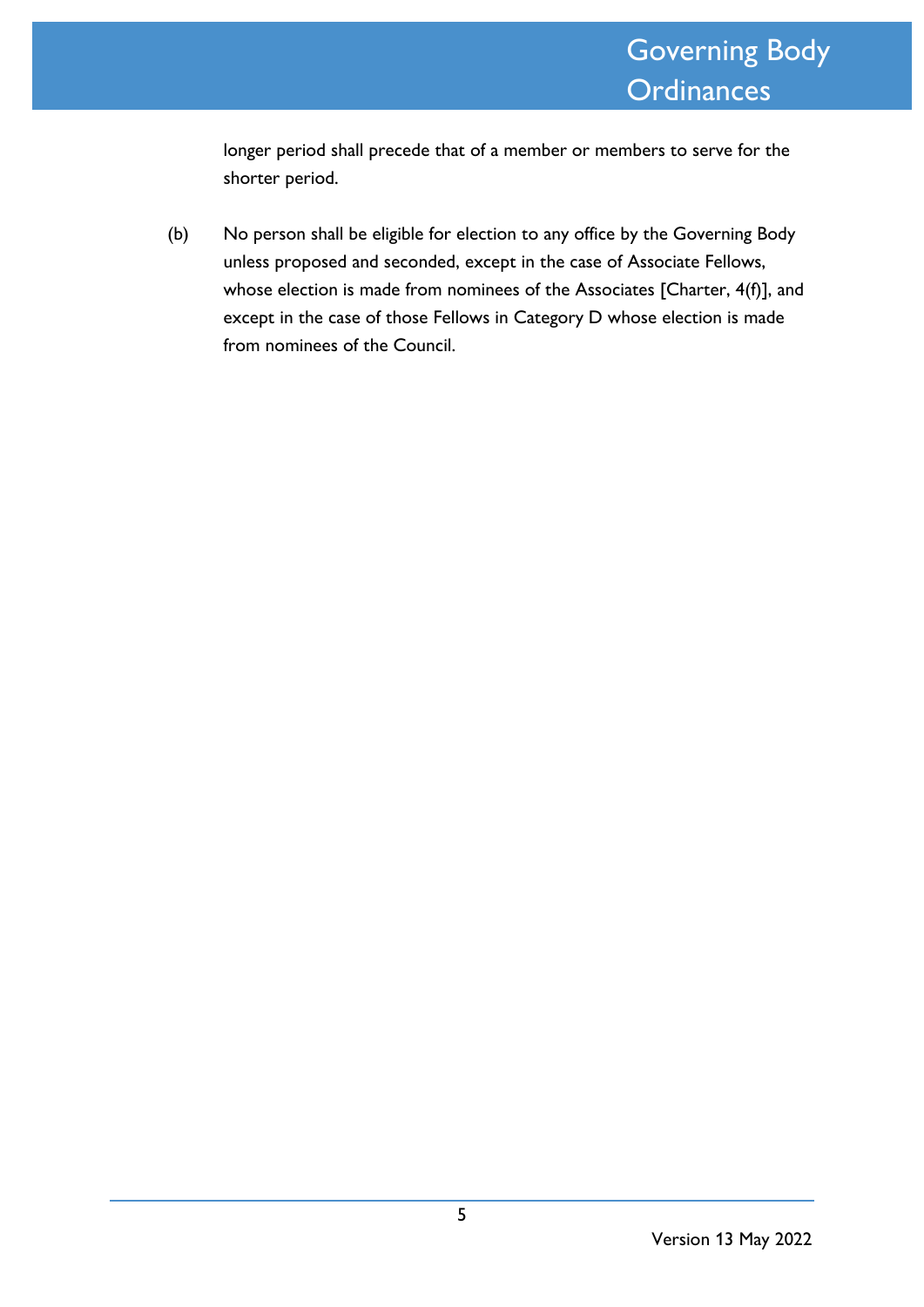#### 8. Election of Fellows

The election of a Bursar and Fellows other than Honorary Fellows and Fellows Emeritae shall be conducted as follows:

- (a) Election shall be by ballot.
- (b) No candidate shall be elected as a Fellow in Category D or as a Professorial Fellow unless she receives the votes specified in Statute II 2 (c) or (e).
- (c) If more than one candidate is nominated in any category and the number proposed does not exceed the number of vacancies (see Statute II 2 (c)), the voting for each candidate shall be taken separately.
- (d) If the number of candidates proposed exceeds the number of vacancies to be filled by an election a poll shall be held under the rules laid down in Regulation 10 (b).

The election of Honorary Fellows is governed by Statute XIII and that of Fellows Emeritae by Statute XIV.

9. Election to other Offices

For elections other than the election of a Principal, of a Bursar and of Fellows, the procedure shall be as follows:

If the number of candidates proposed and seconded exceeds the number of vacancies to be filled by an election there shall be a poll, but if not the candidate or candidates shall be declared elected without any poll. If a poll is necessary the voting shall be by ballot.

- 10. Method of conducting ballot
	- (a) A ballot held under Regulation 9 shall be conducted according to the following rules:
		- (i) Every elector shall have as many votes as there are vacancies to be filled, to be recorded on a single voting-paper.
		- (ii) No elector shall give more than one vote to any one candidate.
		- (iii) The voting-papers shall be scrutinised by the Chairman and Secretary. The result of each voting shall be announced from the Chair.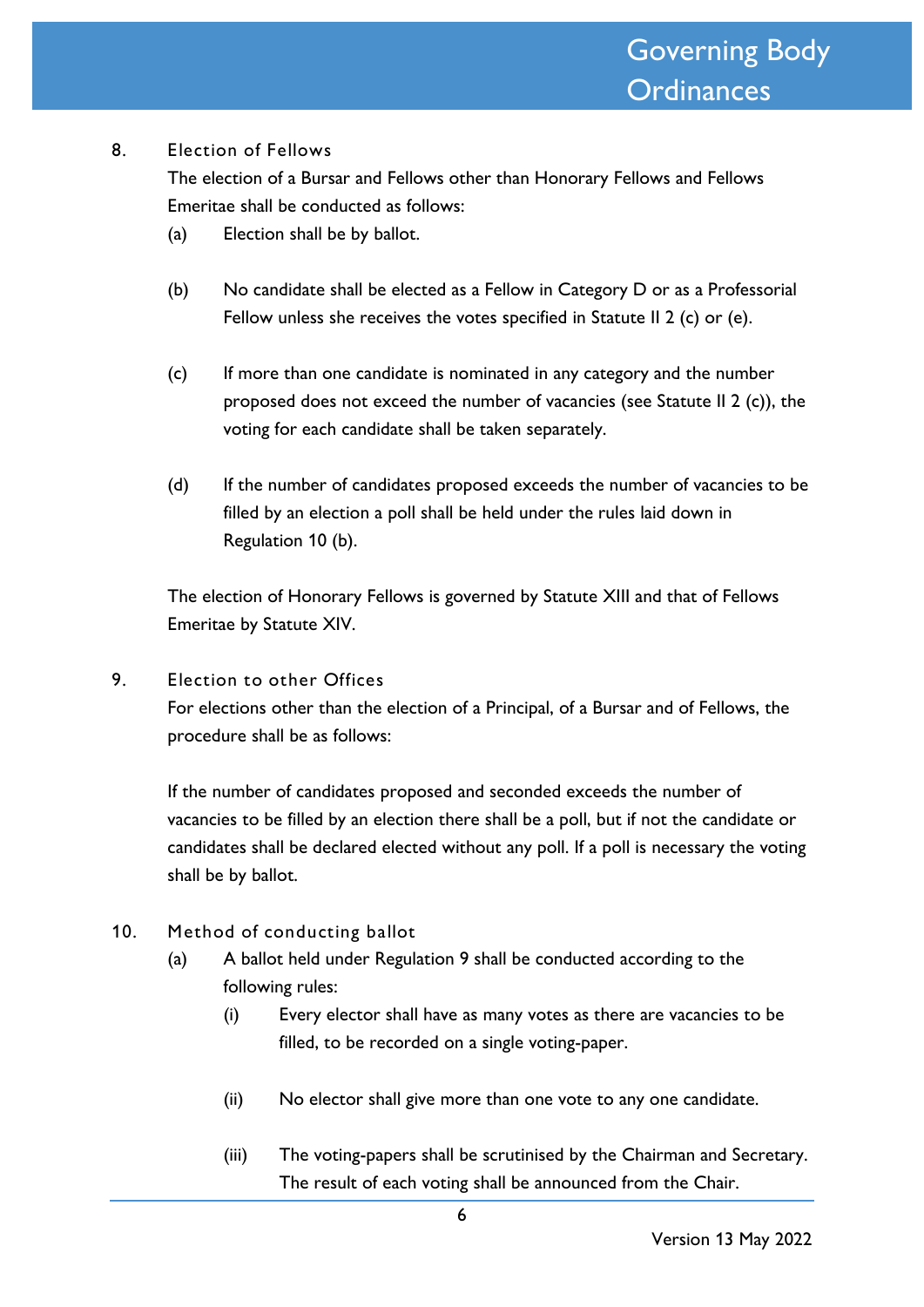- (iv) If there is only one vacancy to be filled that candidate shall be declared elected who receives the votes of majority of the electors present. If there is more than one vacancy to be filled the candidates receiving the highest numbers of votes shall be declared elected provided that each candidate elected shall have received the votes of a majority of the electors present.
- (v) If all vacancies are not filled, either through failure to attain the required majority or as a result of an equality of votes, a second voting shall be taken, but before this is done the names of the candidates not receiving one fourth of the possible number of votes shall be removed from the list; provided always that the number of candidates retained shall exceed the number of remaining vacancies.
- (vi) If after the second voting all the vacancies should still not be filled, the voting shall be repeated, the candidate receiving the smallest number of votes being removed from the list before the next voting is taken, until a vote is reached which represents a majority of the electors present.

If two or more names appear at the bottom of the list with the same number of votes these two or more shall all be removed from the list, unless by so doing the total number of remaining candidates is reduced to a number not exceeding the total number of remaining vacancies. In such a case the voting shall be taken again without the removal of any names. If the same result is obtained a second time, the candidate or candidates at the top of the list shall be declared elected. The Chairman has a second or casting vote in the case of equality of votes. (See Statute IV 11.)

- (b) A ballot held under Regulation 8 (d) shall be held under the same rules, except in cases to which Regulation 8 (b) applies. In these cases:
	- (i) regulation  $10(a)$  (i), (ii), (iii) and (v) shall apply;
	- (ii) in regulation  $10(a)$  (iv) the words 'a majority of the electors present' shall be replaced by 'the votes specified in Statute III 2 (c) or (e)';
	- (iii) regulation  $10(a)$  (vi) shall be replaced by the following rule: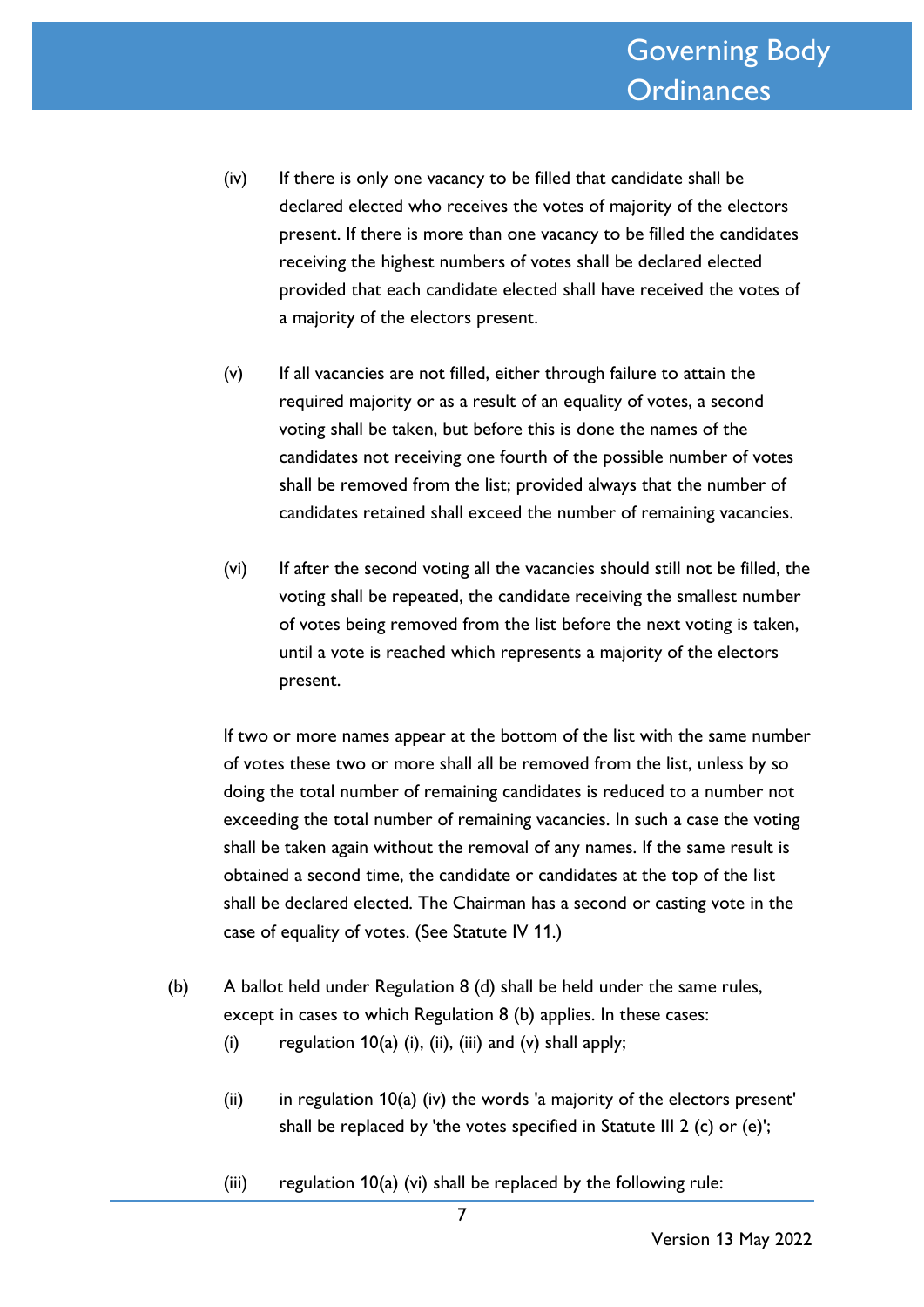If after the second voting all the vacancies should still not be filled, the voting shall be repeated, the candidate receiving the smallest number of votes being removed from the list before the next voting is taken, until a vote is reached which represents the votes specified in Statute III 2 (c) or (e). If two or more names appear at the bottom of the list with the same number of votes these two or more shall all be removed from the list. When the number of names remaining is reduced to a number not exceeding the number of vacancies, the procedure of 8 (c) shall be followed.

#### 11. Casual vacancies

The procedure in the event of a casual vacancy in the office of Vice-Principal or of a member of the Council is governed by Statutes VIII 1 (b) and V 2.

If there is a casual vacancy in the office of senior member of a Committee elected by the Governing Body (Regulations 13, 14) the election to fill the vacancy shall be made at the last meeting before the vacancy occurs, provided that the vacancy is foreseen in time for notice of it to be included in the agenda of that meeting; otherwise the vacancy shall be filled at the first subsequent meeting. A person elected to fill a casual vacancy shall hold office for the unexpired portion of the tenure which is casually terminated.

The election to fill a casual vacancy for an Associate Fellow shall be held at an Annual General Meeting of the Governing Body. This shall be the first such meeting after the vacancy has occurred or is foreseen, provided that the Associates' panel then contains that number of candidates required by the Statutes (see Statutes III 3(c), XIV 5).

#### 12. Special Adm issions

Candidates for special admission to the College by the Governing Body under Minute 9, 25th November 1949, shall be proposed at one meeting of the Governing Body and voted on at the next. The voting shall be by ballot and a majority of twothirds of those present shall be necessary. The names of women so admitted shall appear in the next College List after their admission as 'Specially admitted by the Governing Body'.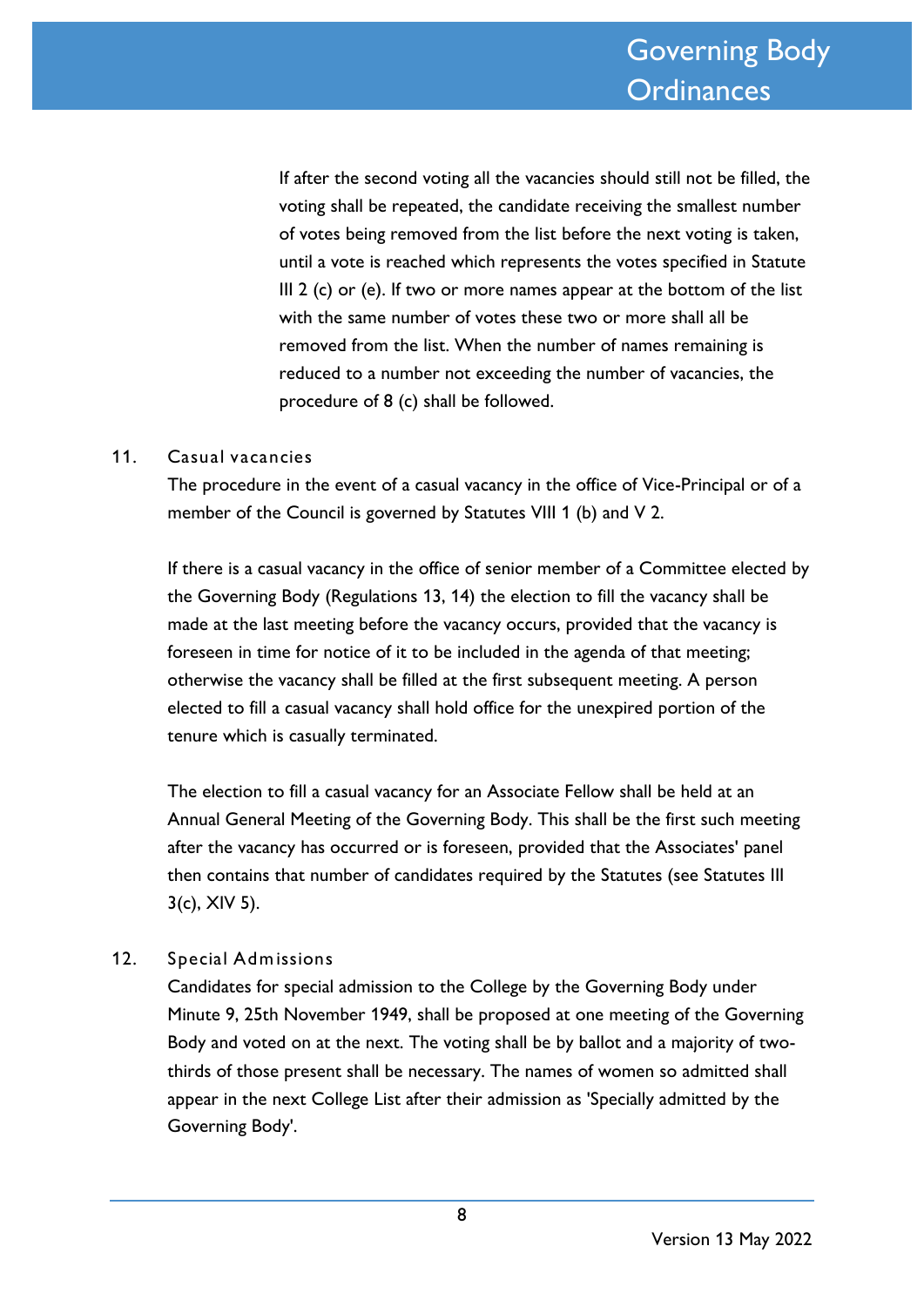#### 13. Com m ittees

The membership of Standing Committees shall be constituted with reference to the following categories

- a) The Principal (or her Deputy), or another named officer as Chair
- b) Governing Body Fellows or Qualifying College Lecturers (GFQCL)<sup>2</sup>
- c) Officers and other post-holders ex officio
- d) Those serving in particular roles (e.g. College Lecturer, Director of Studies, Assistant Tutor) whether or not a GB Fellow or Qualifying College Lecturer
- e) Junior members on the nomination of the JCR/MCR
- f) External members, where appropriate either for reasons of expertise or of disinterestedness
- g) Co-opted members appointed by the Committee for their expertise on a renewable annual basis.

Other staff may be required to attend in a non-voting capacity.

Quorum shall be 50% of the membership.

No formal business shall be transacted unless a majority of these present are Governing Body Fellows (whether or not also Officers), the Bursar, or Qualifying College Lecturers, unless otherwise specified by Ordinance.

When the Governing Body appoint a committee of which the Principal is not a member, the Vice-Principal shall be Chairman of the Committee if she is a member, otherwise the Governing Body shall appoint one of their members as Chairman.

The appointment of members by the Governing Body shall take place at their Annual General Meeting in the Lent Term.

Members in Classes (b), (d) and (f) shall normally serve for a term of three academic years. Retiring members shall be eligible for re-appointment, normally for a maximum of two consecutive terms in total.

Junior Members of College Committees shall be elected under the Constitutions of the JCR and of the MCR. Junior Members shall normally serve for a term of one year.

<sup>&</sup>lt;sup>2</sup> Men who are College Lecturers and who are not Fellows of another College, who are therefore entitled to attend Governing Body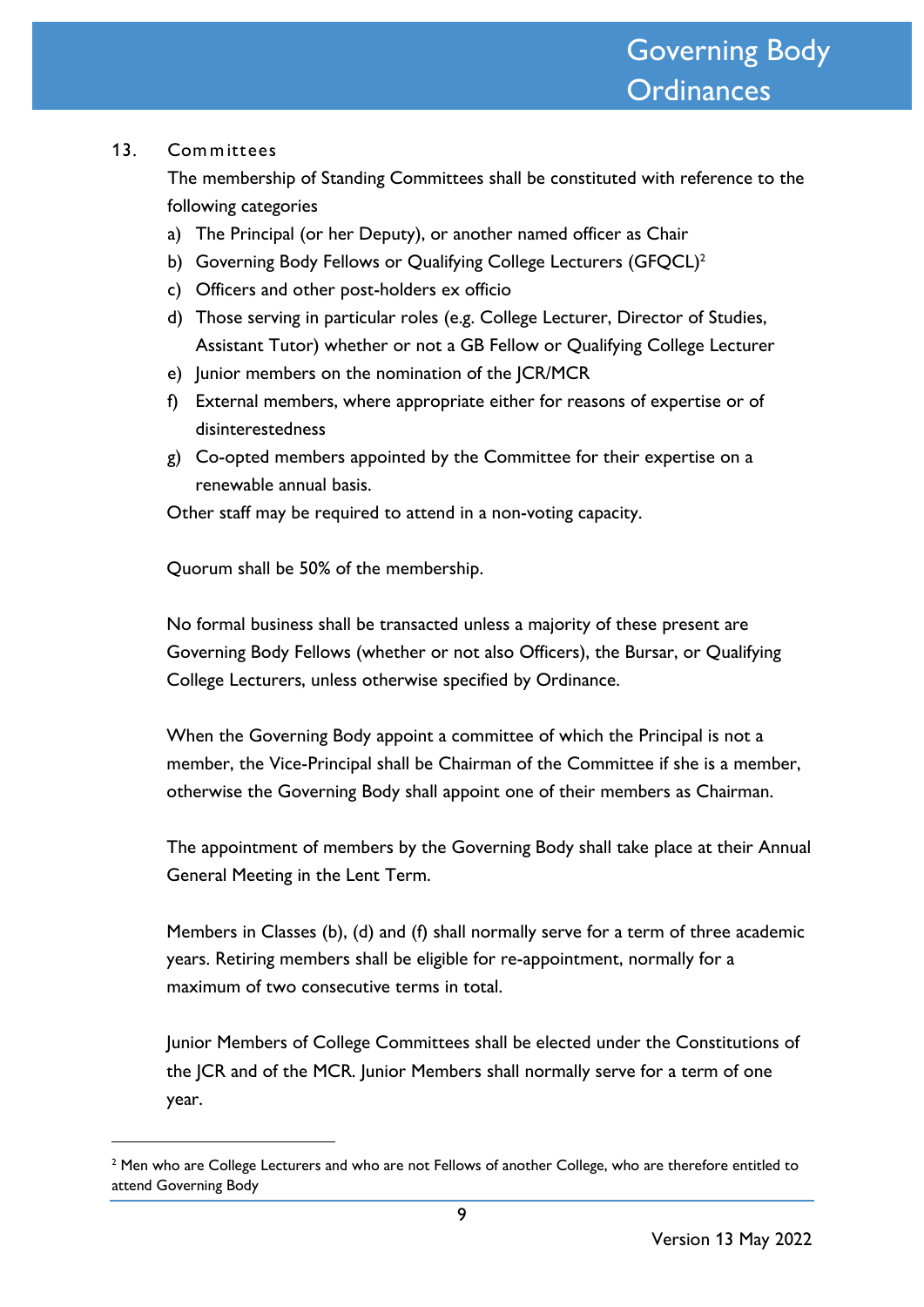All Committees shall have the power to co-opt up to three members (including Junior Members where relevant). Under Statute 1 7 (d) business under consideration by a duly constituted committee or other body which does not include Junior Members among its membership shall be Reserved Business (see also Ordinance III A 5(b). Items of business considered by such bodies may be reported to Junior Members if the relevant body so decided.

The following shall be Standing Committees:

- A. Joint Committee of Senior and Junior Members
- B. Fellowship & Senior Membership Committee
- C. Scrutiny Committee
- D. Valuable Possessions Committee
- A. Joint Committee of Senior and Junior Members

The Joint Committee shall consist of

- a) the Principal
- b) one Governing Body Fellow or Qualifying College Lecturer elected by the Governing Body
- c) the Vice-Principal, the Senior Tutor, the Graduate Tutor, the Bursar and the Domestic Bursar
- e) the members of the JCR Committee and the members of the MCR **Committee**

The Admissions Tutor, the Financial Tutor, the Senior Treasurer of the JCR and the College Secretary shall receive the agenda and papers and shall be invited to attend meetings as appropriate. The Committee shall normally meet once a term. The Principal or, in her absence, the Vice-Principal may convene the Committee on receiving a request in writing made and signed by not fewer than three members of the Committee. Members of the Committee shall receive not less than fourteen days' notice (exclusive of Vacation) of such extra meetings.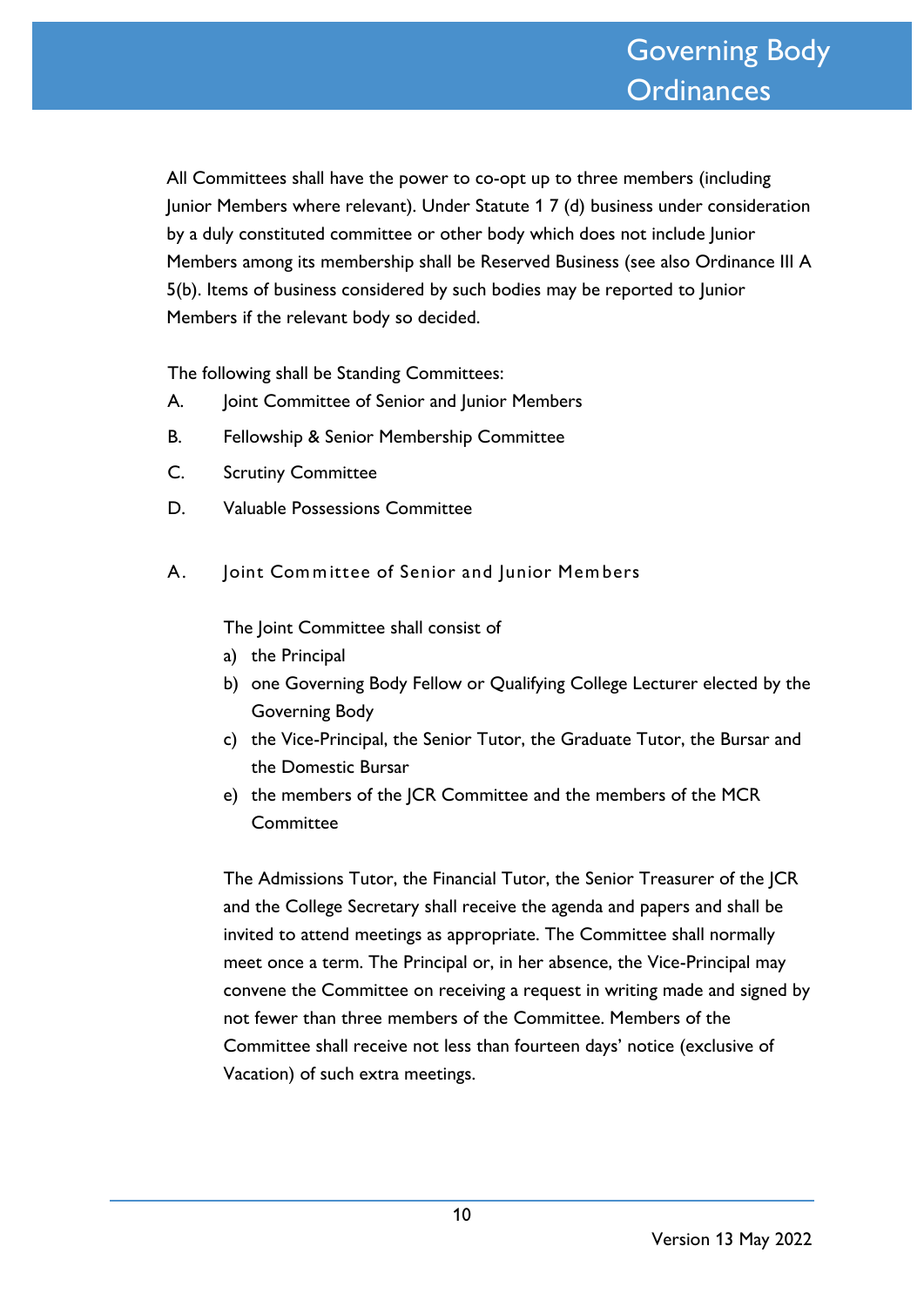## B. Fellowship & Senior Mem bership Com m ittee

The Fellowship & Senior Membership Committee shall consist of:

a) the Vice-Principal as Chair;

b) four Governing Body Fellows or Qualifying College Lecturers; and c) the Bursar, Senior Tutor, Secretary of the Governing Body, President of the SCR.

Its duties shall be:

- (i) annually, to review the size and composition of:
- a) the Governing Body (Fellows in Categories A to E and those senior members entitled to attend meetings of the Governing Body, including Qualifying College Lecturers);
- b) other Fellowship categories (Fellows in Categories F to I);
- c) teaching and tutorial roles (including College Lecturer, Associate Lecturer, Director of Studies, Special Supervisor, Tutor, Postgraduate Mentor);
- d) other categories of senior membership (including Privileges of a Fellow Emerita, Postdoctoral Affiliate, Member of High Table, Visiting Member of High Table, Senior Member, Privileges of a Former Senior Member, Distinguished Member, Affiliated Member, Life Member);
- e) the overall collective senior membership as set out in a)-d) above;

(ii) in each case to review the processes whereby individuals are elected, appointed or otherwise selected and for how long, including the processes for re-election or re-appointment or re-selection;

(iii) in each case to review the associated rights, privileges, advantages, non-financial benefits and responsibilities;

(iv) to consult with other Committees as necessary; and

(v) to report its observations and recommendations for discussion by the Governing Body.

C. Scrutiny Committee The Scrutiny Committee shall consist of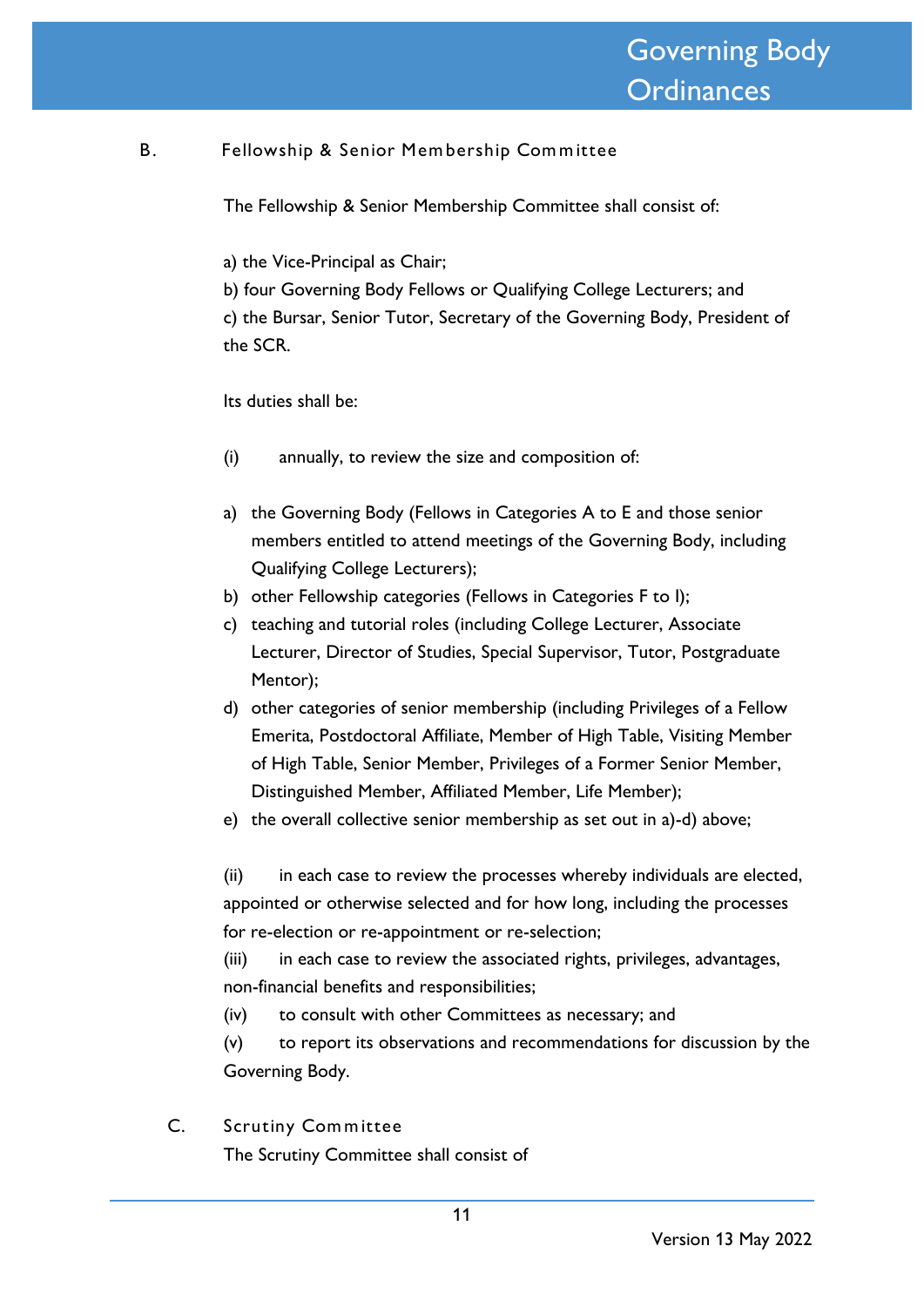b) three Governing Body Fellows or Qualifying College Lecturers

The Principal, the Vice-Principal, the Bursar, the Senior Tutor and the Domestic Bursar shall not be eligible for membership, normally no Senior Member serving on the Finance Committee or the Audit Committee shall be eligible for membership. The longest serving member of the Committee shall normally act as its Chairman.

Its duties shall be:

- (i) To examine the College's organisational processes referring its proposed topic for investigation to the Governing Body for approval;
- (ii) to report to the Governing Body
- D. Valuable Possessions Committee The Valuable Possessions Committee shall consist of
	- a) The Principal or her Deputy as Chair
	- b) At least four Senior Members appointed by the Governing Body, from amongst whom the Principal may nominate a Deputy
	- c) the Bursar, the Librarian, the Archivist, the Domestic Bursar
	- e) one member of the JCR and one member of the MCR
	- g) co-opted members appointed by the Committee for their expertise and on a renewable annual basis the Curator may also be co-opted

The Committee shall normally meet once a term. Its duties shall be:

- (i) To oversee the College's valuable possessions which include pictures, silver, china, furniture and furnishings. This oversight should include record keeping, the general safekeeping, repair or conservation of existing possessions, the organisation of their display and reasonable use for the benefit of all members of the College, proposals for the augmentation or disposal of part of the collection, and implementation of approved proposals.
- (ii) To promote and enhance the appreciation and enjoyment of the collection by all members of the College.
- (iii) To administer the valuable possessions funds to these ends
- (iv) To present proposals, for major changes in the holdings of valuable possessions whether purchases or sales, to the Governing Body for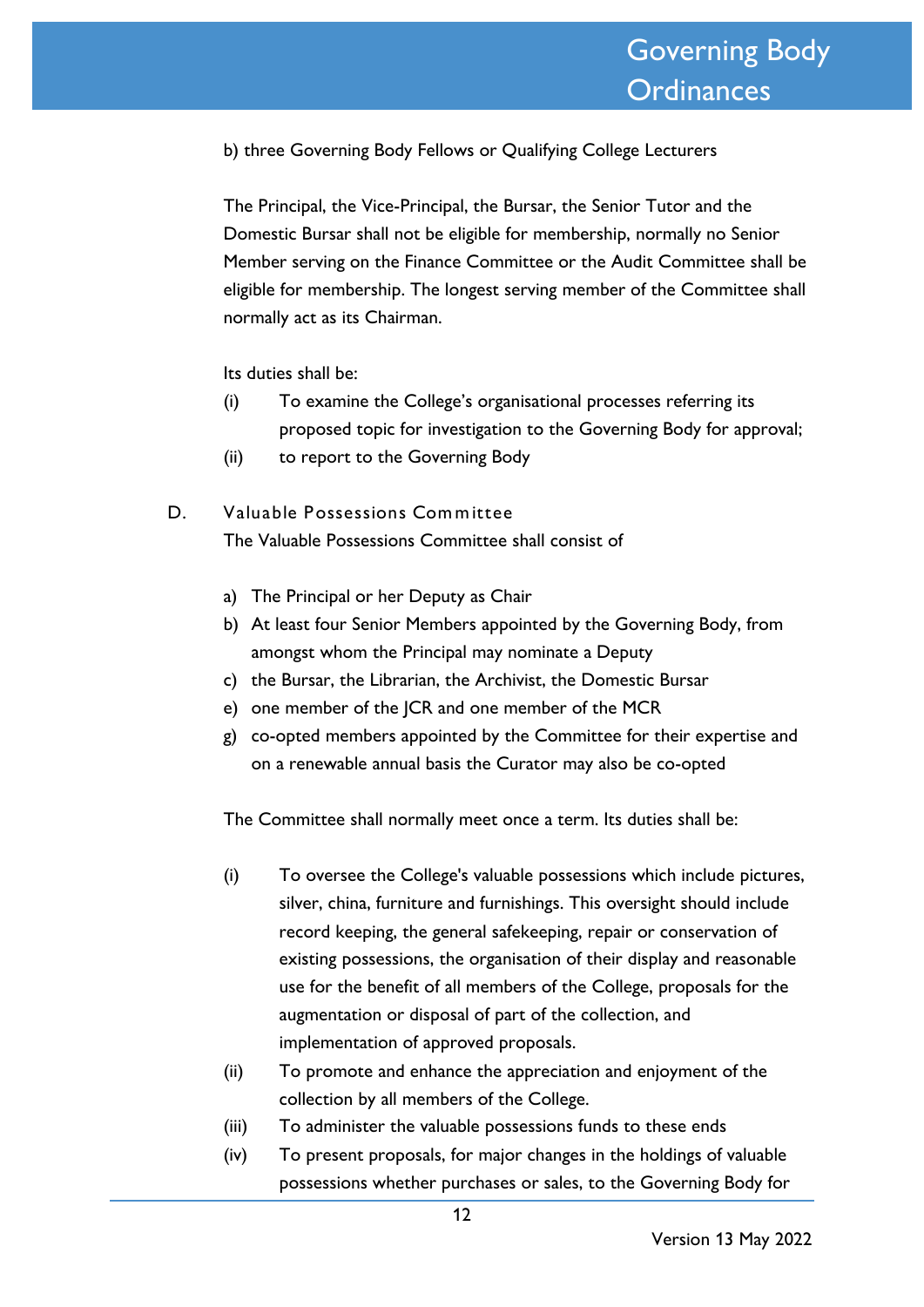approval, the Committee to have discretionary powers in the implementation of any approved proposals for the changes in the holdings, provided always that decisions to sell shall require the agreement of two-thirds of the members of the full committee

(v) To make proposals for major expenditure to the Council

The Valuable Possessions Committee will discharge these duties in accordance with protocols and procedures which may from time to time be approved or amended by the Governing Body.

#### 14. Chairman

When the Governing Body appoint a committee of which the Principal is not a member, the Vice-Principal shall be Chairman of the Committee if she is a member; otherwise the Governing Body shall appoint one of their members as Chairman.

#### 15. Bye- Fellows

Under Statute III 2 (g) the Governing Body determine the maximum number of Bye-Fellows at any one time. Such number shall be determined at the Ordinary General Meeting of the Governing Body fixed by resolution under Ordinance III to be held in the Easter Term. It shall remain in force until next determined; except that the first determination of such number under the amendment to Statute III (g) proposed in 1991 may be decided at the first Ordinary General Meeting following approval of the amendment by the Privy Council. A request to reconsider the maximum number may be made by the Council or in writing by any three members of the Governing Body.

16. Fellows in Category D

Under Statute III.2(c), the Governing Body determine the maximum number of Fellows (Category D) at any one time, excluding any elected under Statute III,2(c)(i). Such number shall normally not exceed one third of the Senior Members of the Governing Body. A request to reconsider the maximum number may be made by the Council or in writing by any three members of the Governing Body.

# ORDINANCE III A: Junior Mem bers

- 1. Interpretation in this Ordinance
	- (a) 'Junior Member' shall mean a resident member of the College *in statu pupillari* as defined in Statute I of the Newnham College Statutes.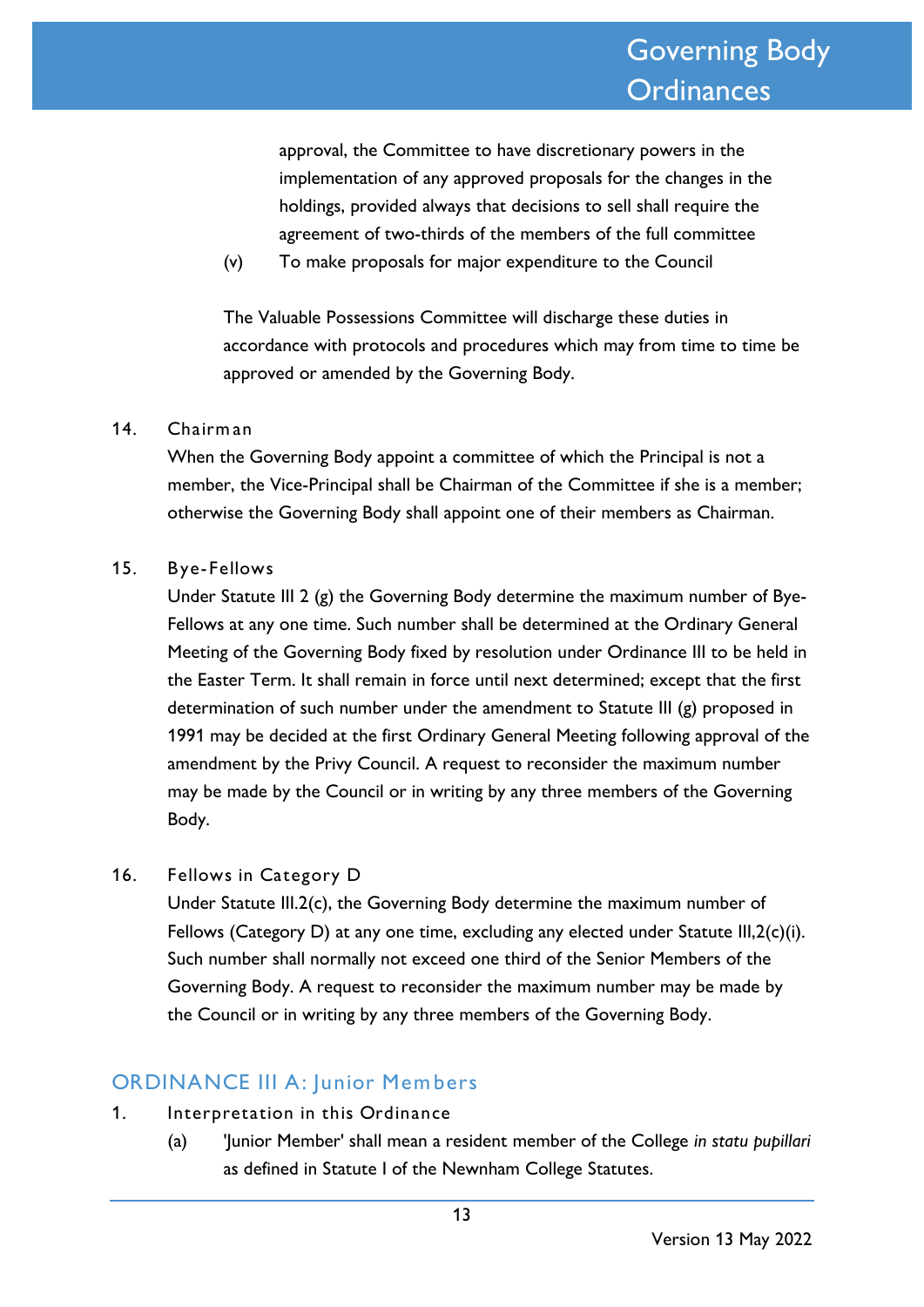- (b) Any period of days shall exclude Saturdays, Sundays and public holidays.
- 2. Junior Mem bership of the Governing Body There shall be four junior members of the Governing Body as specified in the Charter, Article 4 and Statute IV 1, of whom one shall be the President of the MCR *ex officio*, one a graduate student, one the President of the JCR *ex officio* and one an undergraduate.
- 3. Elections of three Junior Mem bers to the Governing Body
	- (a) Elections

There shall be elections as follows:

- (i) For one graduate junior member an election by the Newnham College Middle Combination Room (MCR), on the voting day specified in 3(d). (A)
- (ii) For two undergraduate junior members elections by the body of matriculated members of the College who are reading for a first degree, excluding those who are members of the Newnham College MCR, on one each of the voting days specified in 3(d). (B)
- (b) Term of Service

The member elected under (A) shall serve as a member of the Governing Body for one calendar year from the end of the Annual General Meeting at which she is elected. One member elected under (B) shall serve as a member of the Governing Body for one calendar year from the beginning of the Lent Term following her election; one member elected under (B) shall serve as a member of the Governing Body for one calendar year from the beginning of the Easter Term following her election.

(c) Returning Officer

The Returning Officer for the election under (A) shall be the Tutor for Graduate Students or a deputy named by her. The Returning Officer for the elections under (B) shall be the Senior Tutor or a deputy named by her.

If on the first day of Full Term in which the election is to be held the office of Tutor for Graduate Students or of Senior Tutor is vacant the Principal shall as soon as practicable thereafter nominate as Returning Officer a Senior Member of the College who is willing to act.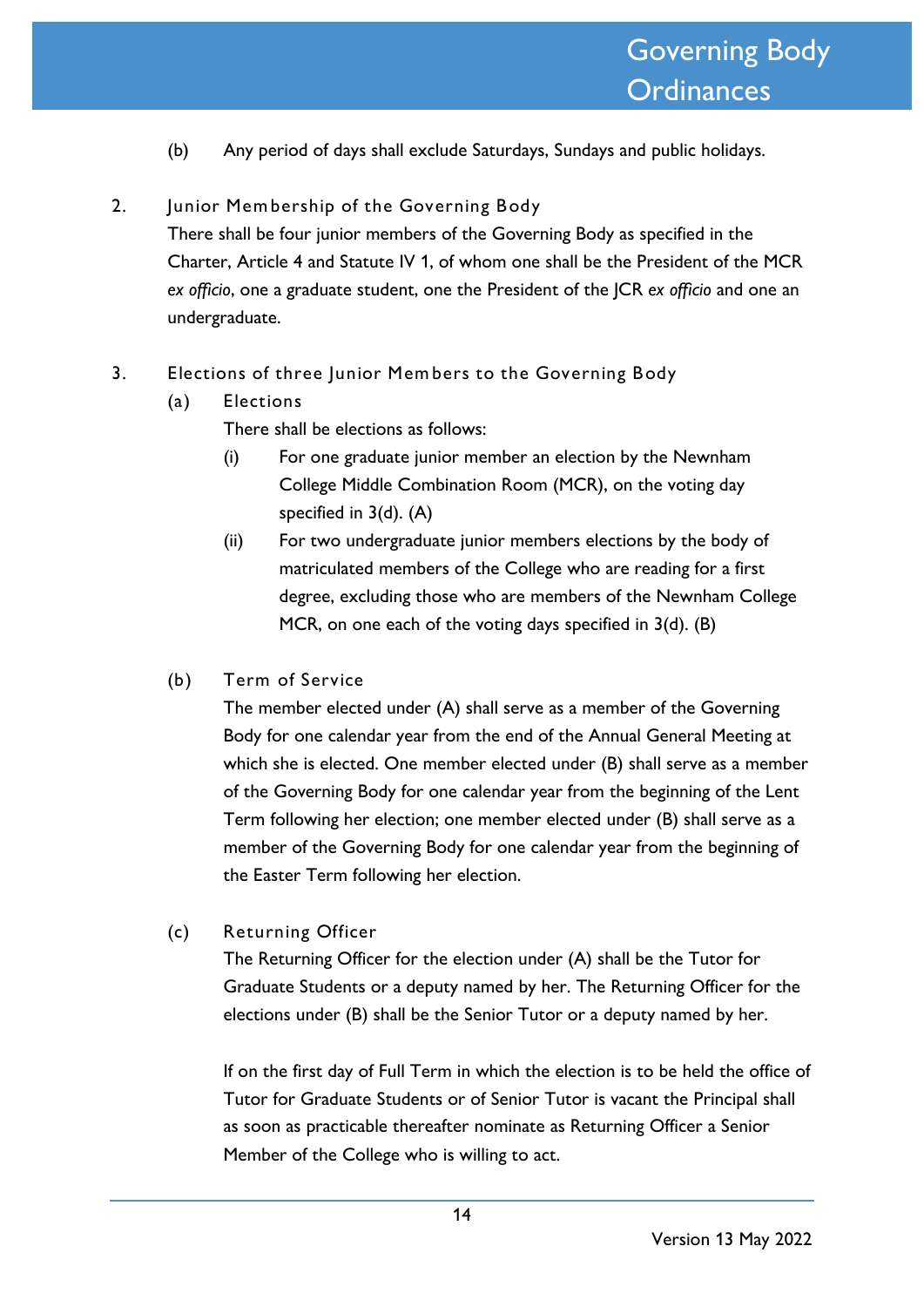Except as otherwise provided in this Ordinance the decision of the Returning Officer shall be final.

#### (d) Voting Days

The voting day for election (A) shall be the Annual General Meeting of the Newnham College MCR held in the 7th week of Full Lent Term. The voting day for the election of one member under (B) shall be in the 6th week of Full Term, Michaelmas Term; the voting day for the election of one member under (B) shall be in the 7th week of Full Lent Term.

Not later than the fifteenth day before the day specified as voting day the Returning Officer shall cause to be displayed a notice giving the day, the place within the College and the time of voting in the elections, together with a copy of this Ordinance. The time of voting for election (A) shall be that of the Annual General Meeting and the time for elections (B) shall be 0800 - 1000, 1200 - 1400, and 1600 - 2000 on voting days.

#### (e) Voting Registers

There shall be two voting registers which shall be the College List of junior members in residence so marked as to indicate those junior members who are eligible to vote in election (A) and those who are eligible to vote in elections (B), and certified as correct by the Tutor for Graduate Students (election A) or the Senior Tutor (elections B) on the ninth day before voting day. Only those junior members whose names appear on the appropriate voting register shall be eligible to vote, to be candidates, or to propose or second candidates in the elections.

Provisional voting registers shall be displayed in the Porters' Lodge by the current Returning Officer not later than the fifteenth day before voting day, where they shall be open to inspection by any member of College. Any junior member may, not later than the tenth day before voting day, make representations (oral or written) to the relevant Returning Officer concerning the inclusion of any name on or the exclusion of any name from the voting registers, or the classification of any junior member as eligible to vote in election (A) or elections (B). The decision of the Returning Officer whether to amend the provisional registers, in consequence of such representations shall be final.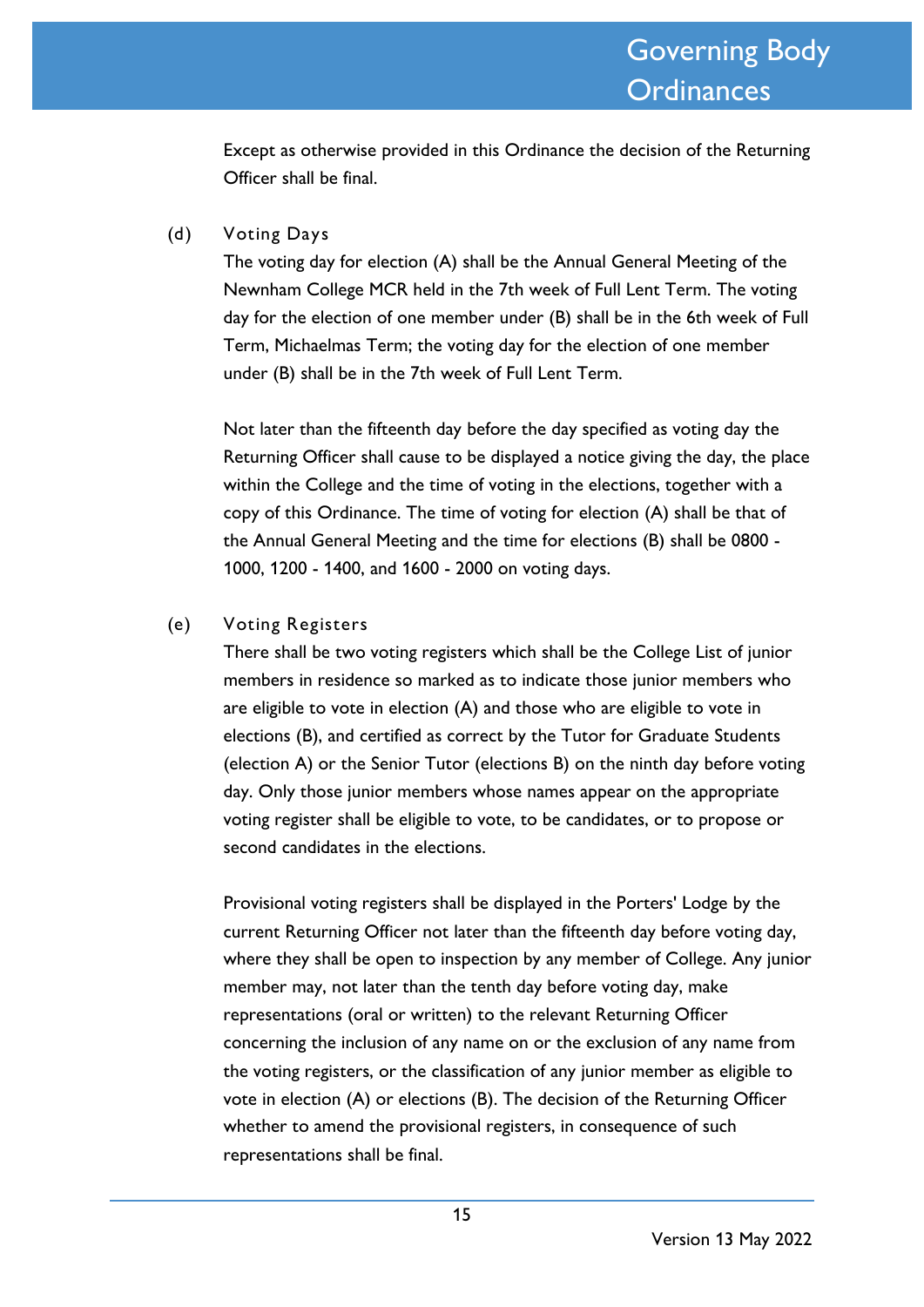#### (f) Nom inations

All members of the Newnham College MCR are eligible for nomination for an election under (A); all members of the JCR, excluding those who are members of the Newnham College MCR are eligible for nomination for elections under (B); provided in all cases that the members nominated will, if elected, remain eligible to serve for the complete term of office as specified in Section 2. The candidates in the election shall be those junior members whose valid nominations shall have reached the Returning Officer not earlier than fourteen days nor later than five days before voting day. To be valid a nomination must be in writing and signed by the two junior members proposing and seconding the junior member being nominated who must countersign the nomination as indication of her willingness to stand for election and to serve if elected. Candidates in election (A) must be proposed and seconded by junior members of the Newnham College MCR, and candidates in elections (B) must be proposed and seconded by junior members eligible to vote in elections (B). No candidate may be proposed or seconded by another candidate.

(g) Num ber of candidates

If the number of candidates in an election does not exceed the number of junior members to be elected at that election, the candidate, or candidates, shall be declared elected and that election shall not take place.

(h) List of candidates

Not later than the fourth day before voting day the Returning Officer concerned shall post on the Graduate Common Room notice-board a list of candidates in election (A) or on the JCR notice-board a list of candidates in elections (B).

#### (i) Election addresses and expenses

Each candidate may issue an election address, not exceeding 400 words. It must be delivered to the Returning Officer concerned not later than five days before voting day, and the Returning Officer must then post it on the relevant notice-board as specified in 3(h), not later than the fourth day before voting day.

No member of the College may publish or circulate any election address, notice or advertisement, except in accordance with this Section, unless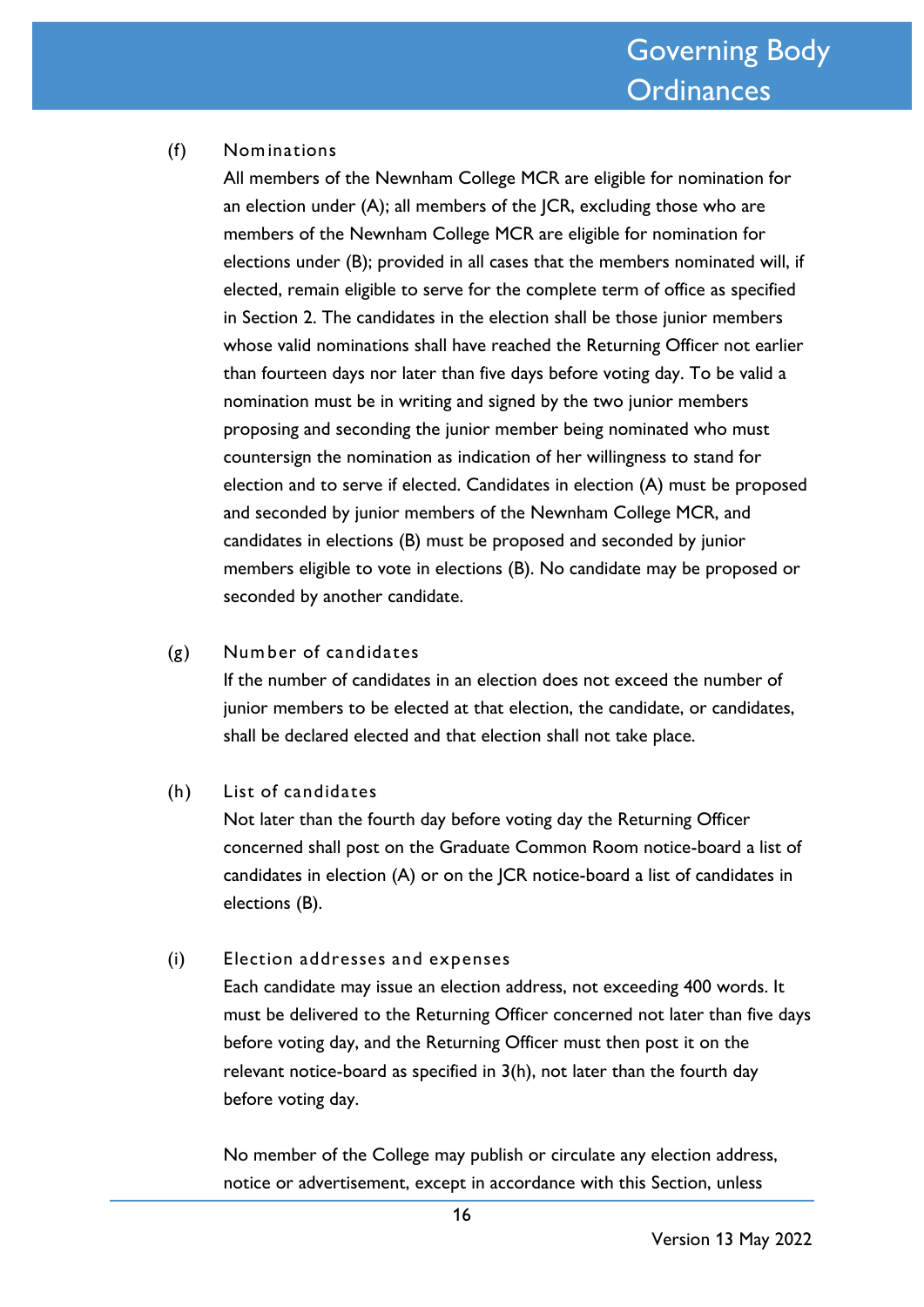authorised to do so by the Committee of the MCR in the case of the election (A) or of the JCR Committee in the case of elections (B).

- (j) Written com plaint
	- (i) If written complaint is made to the Returning Officer concerned alleging a contravention of 3(i) it shall be considered by a Committee composed of the Returning Officer (who shall act as Chairman) and two members of the MCR in the case of election (A) or of the JCR Committee in the case of elections (B), except that the complainant, the person complained against and the candidates in the elections shall not act as members of the Committee. The Committee's decision shall be final.
	- (ii) A person found to have contravened 3(i) shall be disqualified from becoming or being a candidate in the election. The election of a candidate found to have contravened 3(i) shall be declared void.

#### (k) Voting

Voting shall be by secret ballot and the method of recording votes shall be such that the voters shall not be identifiable from the voting paper. Any person who will be absent during the voting and who wishes to register a vote shall submit it in writing to the Returning Officer by 08.30 on voting day. The Returning Officer or a teller appointed by her shall be present wherever voting is taking place. No candidate in the elections nor any junior member who has proposed or seconded a candidate may be appointed a teller.

#### (l) Quorum

The total number of votes cast in each election shall first be ascertained and if this number is less than 30% of the total number of graduate junior members entered on the voting register in respect of election (A), or less than 30% of the total number of undergraduate junior members entered on the voting register in respect of elections (B) the Returning Officers shall declare that the election to be a nullity and shall not proceed to count the votes in respect of it. A further vote shall be held and the outcome shall be binding whether or not 30% of votes are cast.

(m ) Counting the votes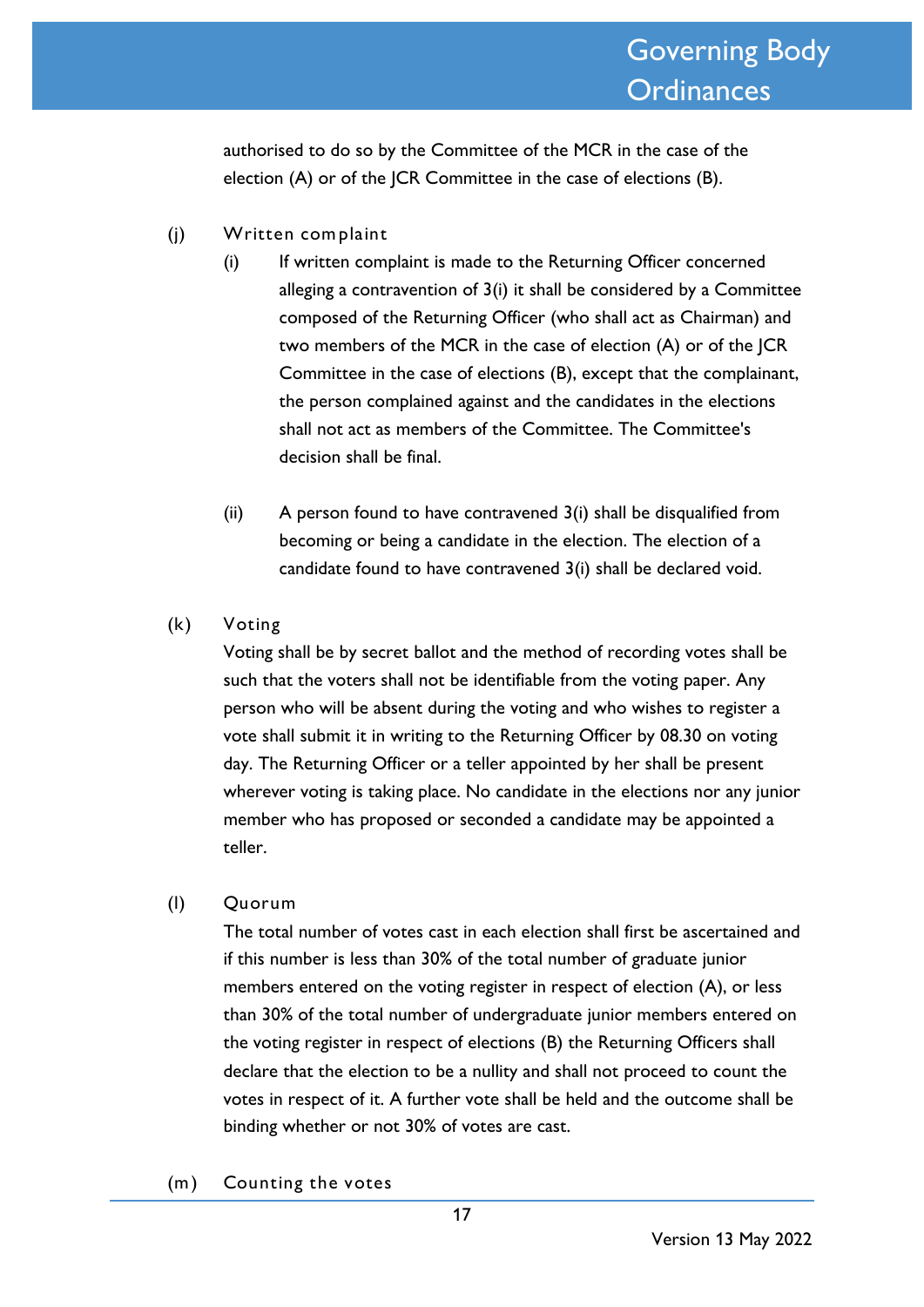The votes in each election shall be counted in accordance with the [University](https://www.governance.cam.ac.uk/ballots/rh/Pages/STV-explained.aspx)  [Single Transferable Vote Regulations](https://www.governance.cam.ac.uk/ballots/rh/Pages/STV-explained.aspx) prescribed in the University of Cambridge Ordinances for the time being in force.

The Returning Officer (or a teller appointed by her in accordance with Section 14) shall be present throughout the counting of the votes.

#### (n) Results of elections

The Returning Officer shall post the election results on the relevant noticeboard as specified in 3(h) within 48 hours of the close of polling.

#### (o) Announcem ent

The announcement required by  $3(n)$  shall be in the following terms: 'I declare that the election of Junior Members of the Governing Body took place on ..... in accordance with the Ordinance governing such elections and that the following are the results of those elections:

#### Election A

Number on voting register Number of valid votes cast Candidate elected ....... with ... votes, including ... transferred votes.

#### Election B

Number on voting register Number of valid votes cast Candidate elected ....... with ... votes, including ... transferred votes.

#### Signed Returning Officer

#### (p) Resignations

A junior member of the Governing Body other than the ex-officio member may resign her membership by sending her resignation in writing to the Chairman of the Governing Body and to either the President of the MCR or the President of the JCR as appropriate. The Chairman shall take the steps required under this Ordinance to fill the vacancy resulting from such a resignation.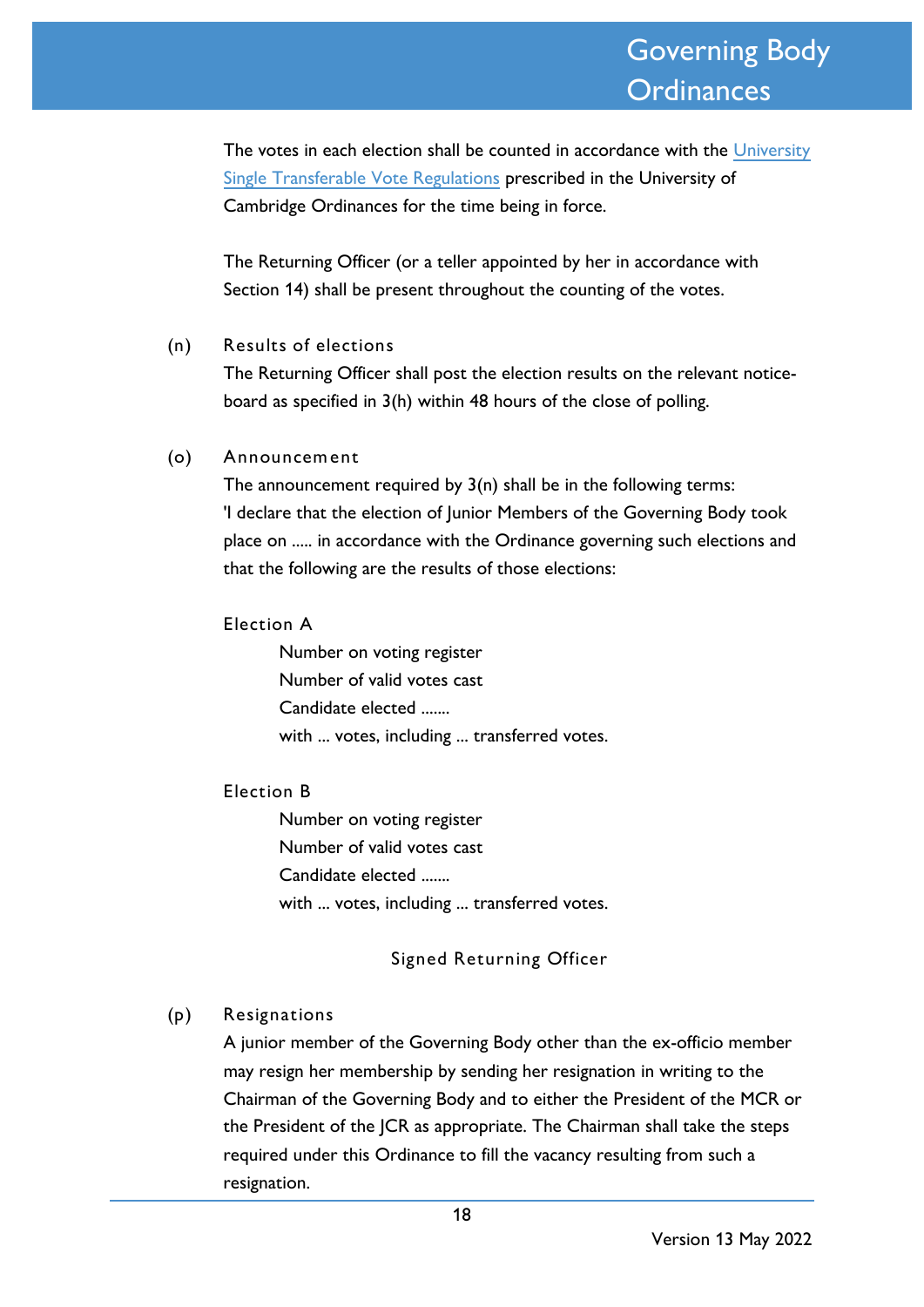#### (q) Casual vacancies and by -elections

If the election of a junior member is declared void or if a junior member other than the ex-officio member resigns her membership of the Governing Body for any reason or if the seat of a junior member falls vacant for any other reason, an election to fill the casual vacancy thus occasioned shall be held as soon as may be convenient in accordance with such of the requirements of this Ordinance as are applicable to a bye-election, provided always that all steps required to be taken for such an election shall be taken during the same Full Term, or, if the Returning Officer decides this to be impracticable, during the first ten days of the following Full Term. Any person elected under a bye-election shall hold office only until the next due date for an election under  $(A)$  or  $(B)$  as specified in  $3(d)$ .

#### 4. Mandation

Junior members of any College body shall speak according to their own judgement while bearing in mind the interests of the College, the JCR and the Newnham College MCR If instructed by the Open Meeting of the JCR, or, in the case of the graduate student, the MCR, to put forward a certain view, they shall put forward that view.

If any junior member of a College body is absent from three successive meetings of which due notice has been given, her seat shall become vacant unless at that or at any earlier meeting the cause of her absence shall have been declared sufficient by the body of which she is a member.

#### 5. Procedure at m eetings

(a) Substitution

Except with the permission of the Chairman, a junior member unable to attend a meeting of the Governing Body may not send a substitute.

## (b) Reserved Business Reserved Business shall be that as defined in Statute I 7. In addition the following shall apply

- (i) Statute I.7 (d) shall cover:
	- (a) any body as relevant, i.e. Standing Committees of the Governing Body or the Council, or any working party, group,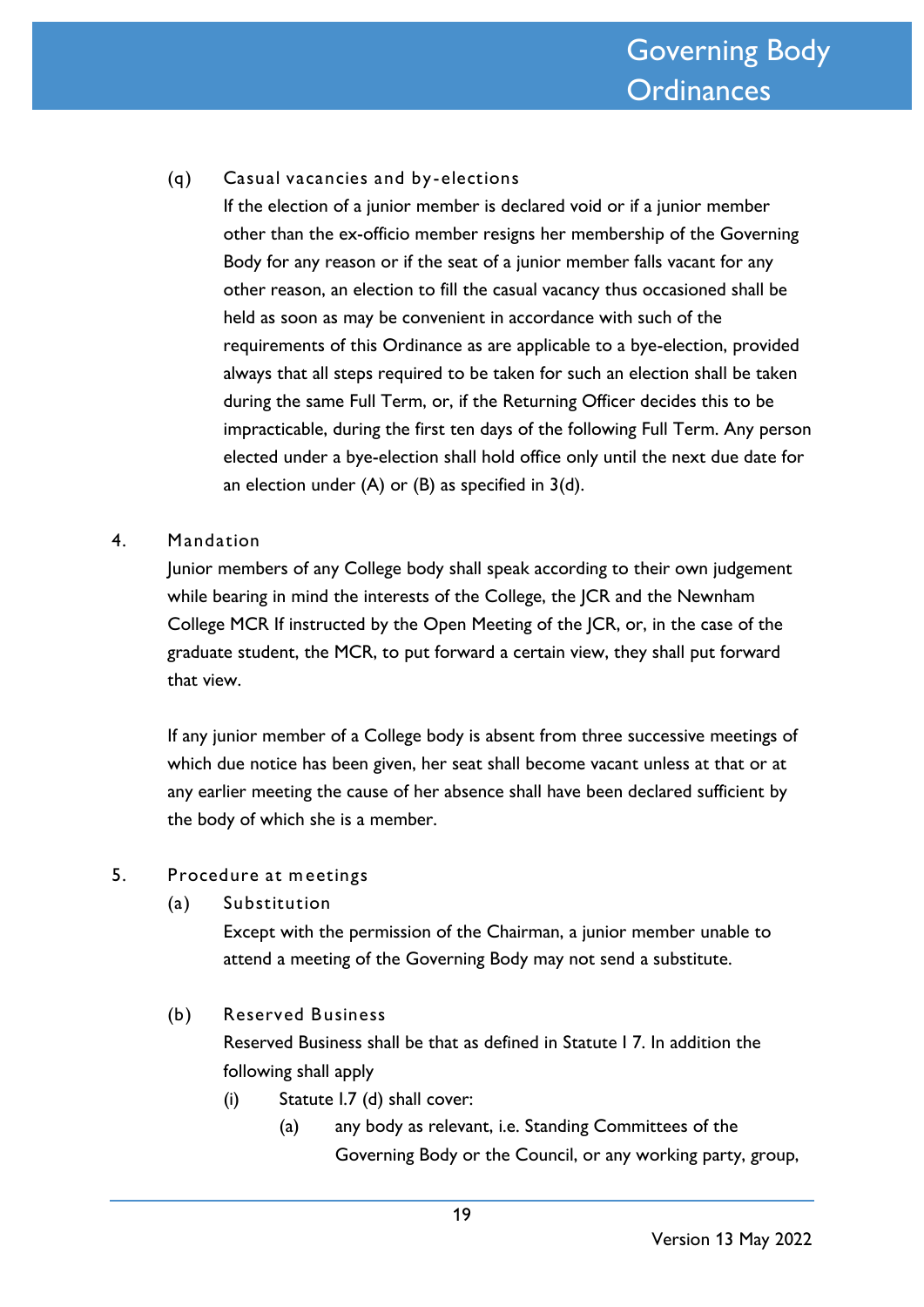committee or sub-Committee appointed by any of those bodies;

- (b) the making of any grants, loans, prizes or other awards to individuals;
- (c) any matter affecting the personal position of any individual elected or appointed by the College
- (ii) The Chairman's discretion to declare business reserved shall be subject to explanation in terms of the rubric defining reserved business.
- (iii) There shall be a separate agenda for reserved business, and the agenda, but not papers, shall be sent to the junior members of the Governing Body. The junior members on that body may ask the Chairman to consider the release of any items from the reserved category.
- (c) Confidentiality
	- (i) The following shall apply to the treatment of the agenda and papers for unreserved business by the Newnham College JCR Committee, the Newnham College MCR and Open Meetings of both bodies:
		- (a) if no request for an unusual degree of confidentiality has been made, the agenda for unreserved business of College bodies may be discussed in advance of the meeting which will consider it but supporting papers shall be treated as confidential unless the Chairman of the appropriate body directs otherwise; if papers are confidential they shall not be shown to, nor shall their contents be disclosed to, anyone who is not a member of the body in question;
		- (b) if no special request for confidentiality has been made, decisions on unreserved business of College bodies may be discussed within the College and may be communicated to Open Meetings of the JCR or of the MCR and published in the JCR Newsletter after confirmation of the Minutes of the relevant meeting. Details of voting and the personal opinions of individuals may not be disclosed. The business of College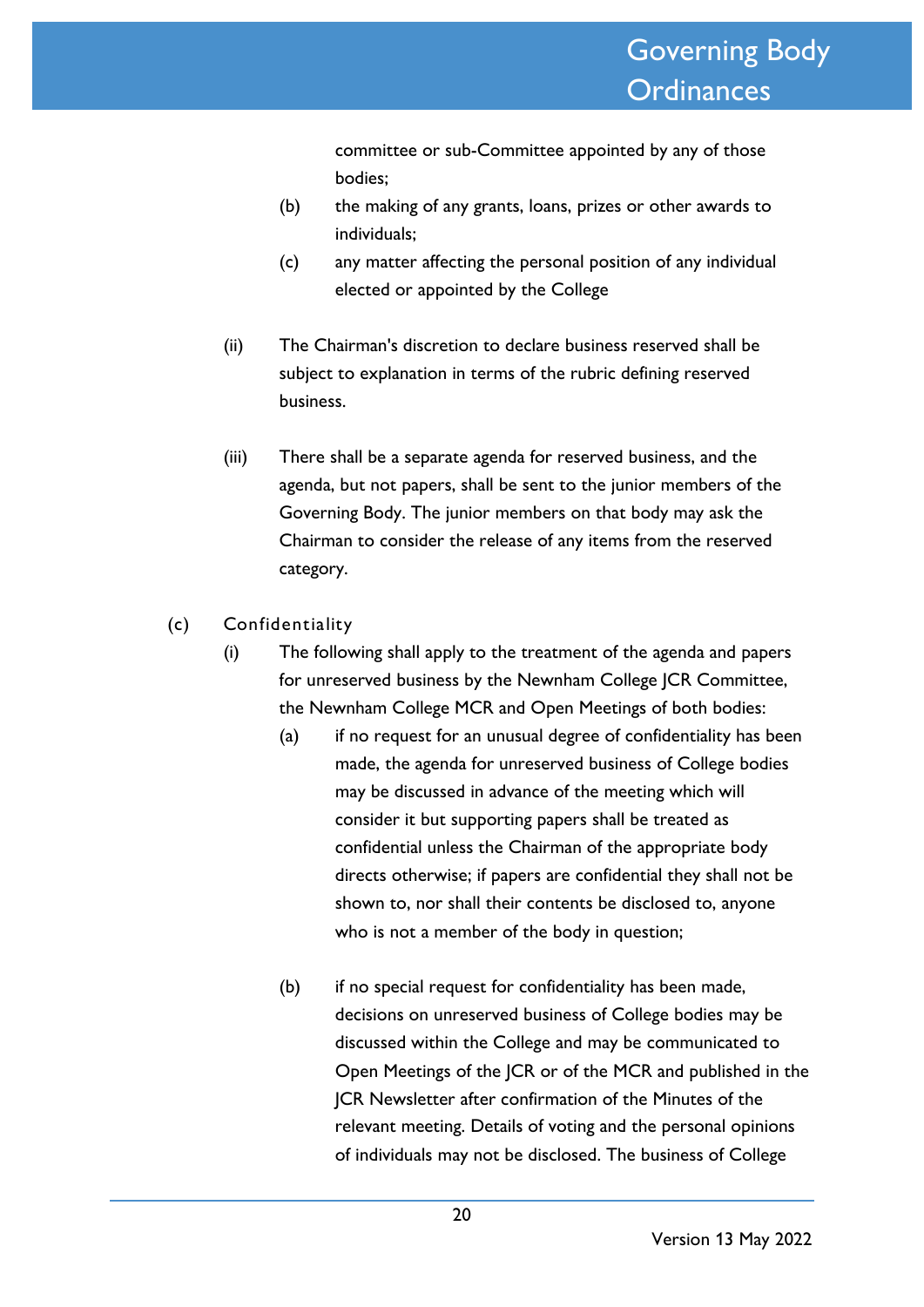bodies may not be discussed outside the College and may not be released to the press except by those authorised to do so;

- (c) if any member feels that any particular item or items in the Minutes of a meeting need to be discussed as a matter of urgency she may ask for the Minutes dealing with these items to be confirmed without waiting for the next meeting.
- (ii) The agenda for reserved business shall in all cases be treated as confidential.

# ORDINANCE IV: Alteration of Ordinances

Subject to the Charter and Statutes of the College, the Governing Body may from time to time make, alter and revoke these Ordinances for the conduct of its business. An Ordinance or an alteration thereof shall not be in force until it has been passed at one meeting of the Governing Body and confirmed at the next meeting; provided that minor verbal amendments of a proposed Ordinance, not affecting its substance may be made at the second of these meetings.

# ORDINANCE V: Regulations for Statute XXV

1. The following Ordinances are made in pursuance of the requirements of Statute XXV and references in them to "the Statute" are references to that Statute.

#### Application of the Statute

- 2. (a) The offices of Vice-Principal, Bursar, Librarian, Senior Tutor, Admissions Tutor, Financial Tutor, Graduate Tutor, Tutor, Domestic Bursar, Junior Bursar, Steward, College Secretary, Development Director, Registrar of the Roll and College Accountant are hereby designated as offices to which the Statute applies by virtue of Section 3(1)(a) of the Statute and a holder of such an office is accordingly a person to whom the Statute applies.
	- (b) The posts of College Lecturer and Lectrice are hereby designated as posts to which the Statute applies by virtue of Section 3(1)(b) of the Statute and a holder of such a post is accordingly a person to whom the Statute applies.
	- (c) A person who is not a Senior Member of the College entitled to attend meetings of the Governing Body and who is employed by the College in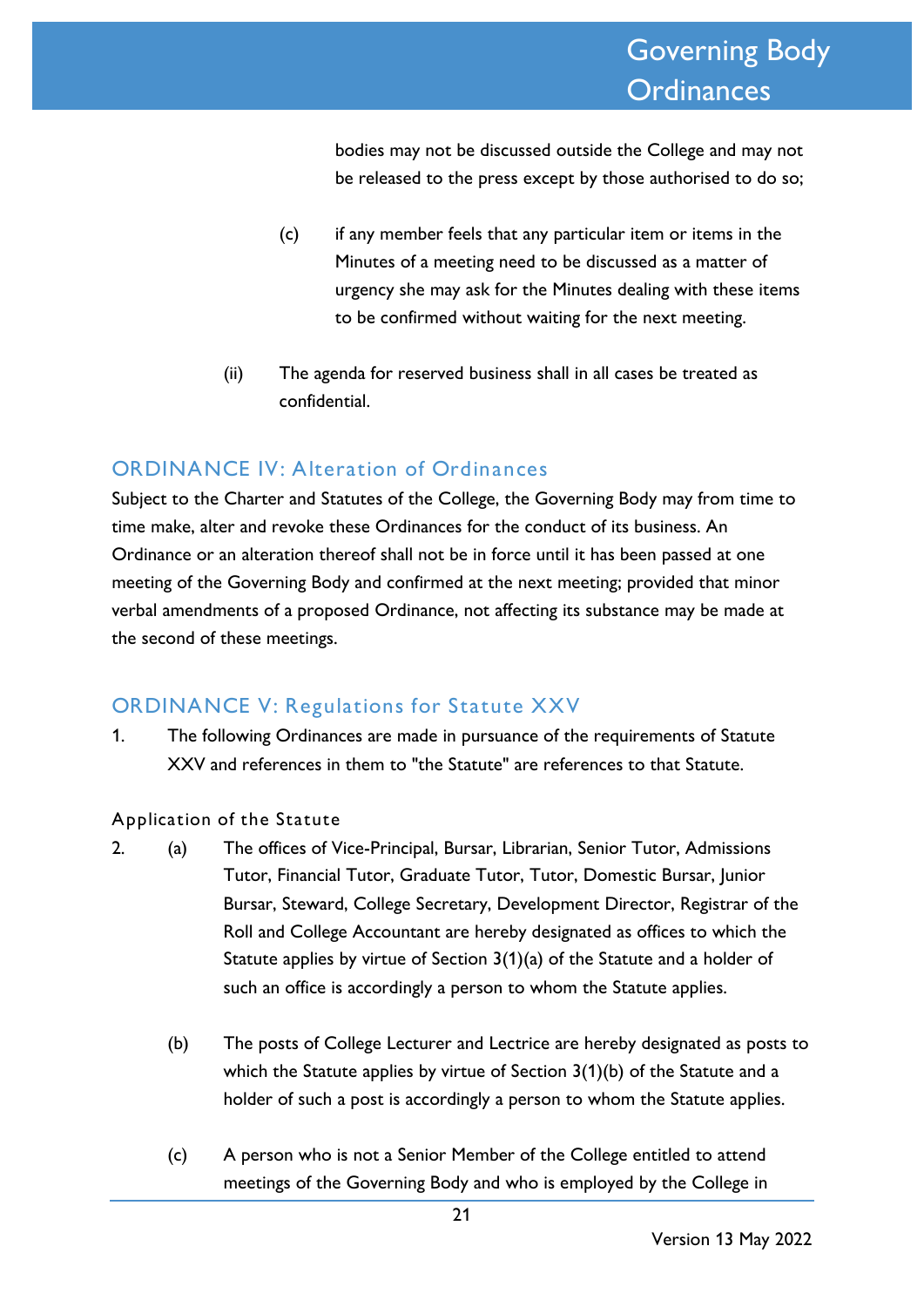teaching or research on a part-time basis only as Special Lecturer, Special Supervisor or Director of Studies and does not hold an office designated under paragraph (i) or post designated under paragraph (b) of this Ordinance is hereby excluded from the scope of Section 3(2) of the Statute on the ground that the duties in that regard are only of a limited nature, and accordingly such a person is not, by virtue of that employment, a person to whom the Statute applies.

- (d) A person holding a Bye-Fellowship is not a person employed by the College to carry out teaching or research within the meaning of Section 3 of the Statute and accordingly is not by virtue of that award a member of the academic staff to whom the Statute applies.
- (e) Where it is proposed that a College officer under Ordinance  $2(a)$  who is not a member of the academic staff within the meaning of the Statute should be dismissed for good cause or for medical incapacity, the determination of such good cause or medical incapacity shall be regulated by the provisions specified in Parts III and IV of the Statute and in these Ordinances in respect of members of the academic staff, and (without prejudice to any other right of appeal they may enjoy) such Fellows and College officers shall have the same rights of appeal under Part V of the Statute as members of the academic staff, save that the provisions of this paragraph shall not confer any rights in respect of the termination of an appointment by expiry of tenure.

Hearings by a Disciplinary Committee under Part III of the Statute

- 3. (a) If the Principal has determined that a charge or charges against a member of the academic staff should be considered by a disciplinary committee, she shall summon a special meeting of the Governing Body forthwith to appoint such a committee under Section 14 of the Statute.
	- (b) The Governing Body shall appoint three persons selected from the panel constituted under Section 16 of the Statute, and shall designate one of the persons so appointed to be chairman. The Governing Body may at the same time conditionally appoint a further person or persons from the panel to serve in place of any person who is unable or unwilling to serve on the committee. The person to be charged before the committee shall be informed of the appointments by the Secretary of the Governing Body and shall be entitled within 2 days to object for good cause to any member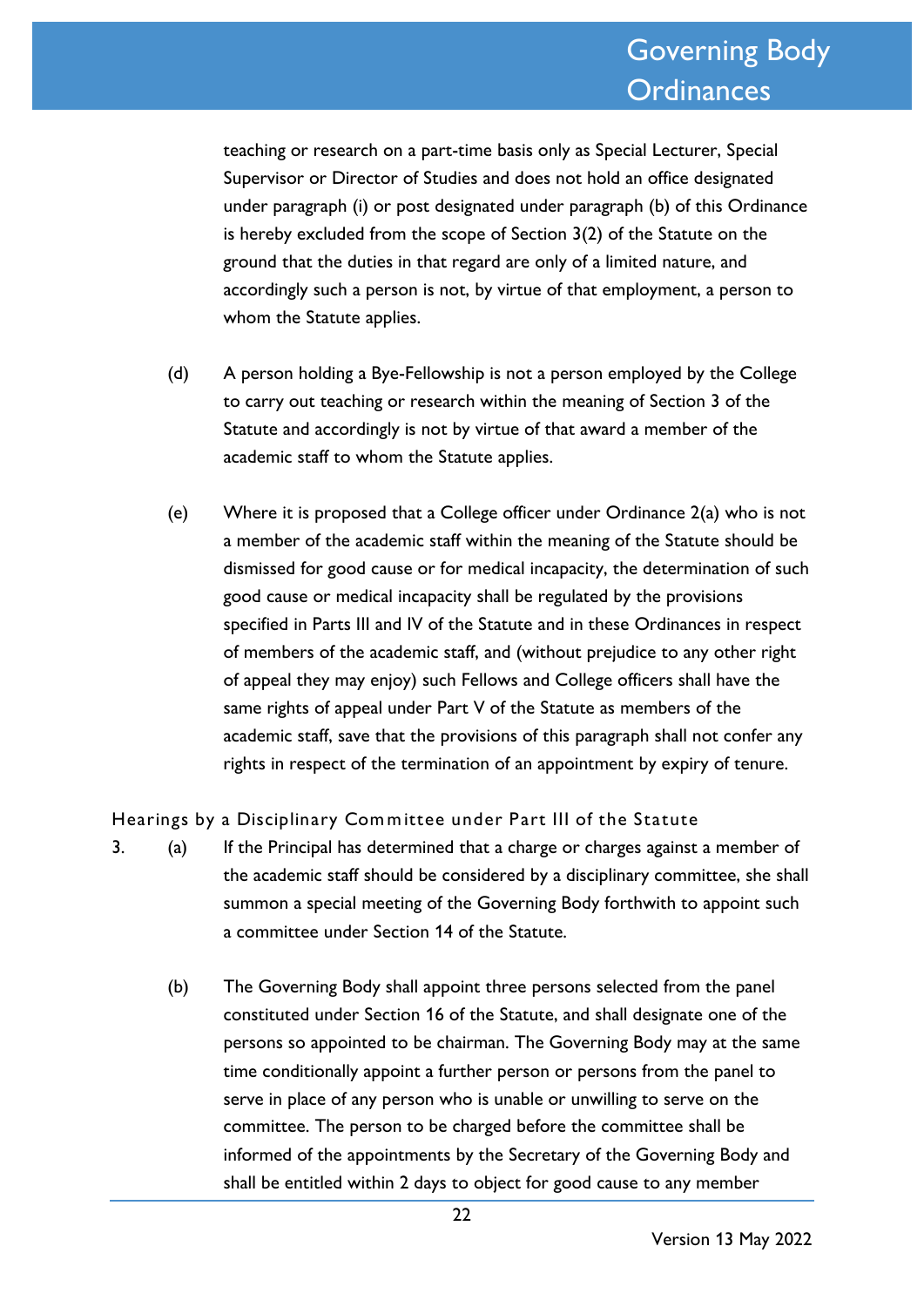appointed to serve on the committee. The Governing Body shall rule on any such objection and its decision shall be final. The Secretary of the Governing Body shall forthwith send a copy of the Statute and of these Ordinances to the person to be charged.

- (c) If any person selected is unwilling or unable to serve on the committee, they will immediately inform the Secretary of the Governing Body, and if no further person has already been conditionally appointed the Governing Body shall thereupon appoint another person to act in her or his place and shall, where necessary, designate a new chairman; but no replacement shall be made after a person has agreed to serve.
- (d) The Governing Body shall appoint
	- (i) a suitable person to act as secretary or clerk of the committee:
	- (ii) a suitable person to formulate a charge or charges in writing and to present, or arrange for the presentation of, the charges before the committee.

Neither of these people is to be a member of the committee.

- (e) With the consent of two of the Principal, Vice-Principal and Bursar the chairman may appoint a legal adviser to assist the committee in such manner as the committee may decide, and will normally agree a budget for such expenditure; provided that the committee shall alone make any findings, determinations and recommendations.
- 4. (a) If, after the committee has been appointed, a member of the committee becomes unable or unwilling to act, the remaining members shall continue to act, so long as there remain two members willing and able to act, but not otherwise; where necessary, the Governing Body shall designate one of the remaining members to be chairman. If more than one member becomes unwilling or unable to act, the Governing Body shall appoint a new committee to act de novo in the matter.
	- (b) A decision of the committee may be taken by a majority thereof. Where there remain only two members of the committee, any decision shall be unanimous.
- 5. (a) The parties to a hearing by the committee shall be: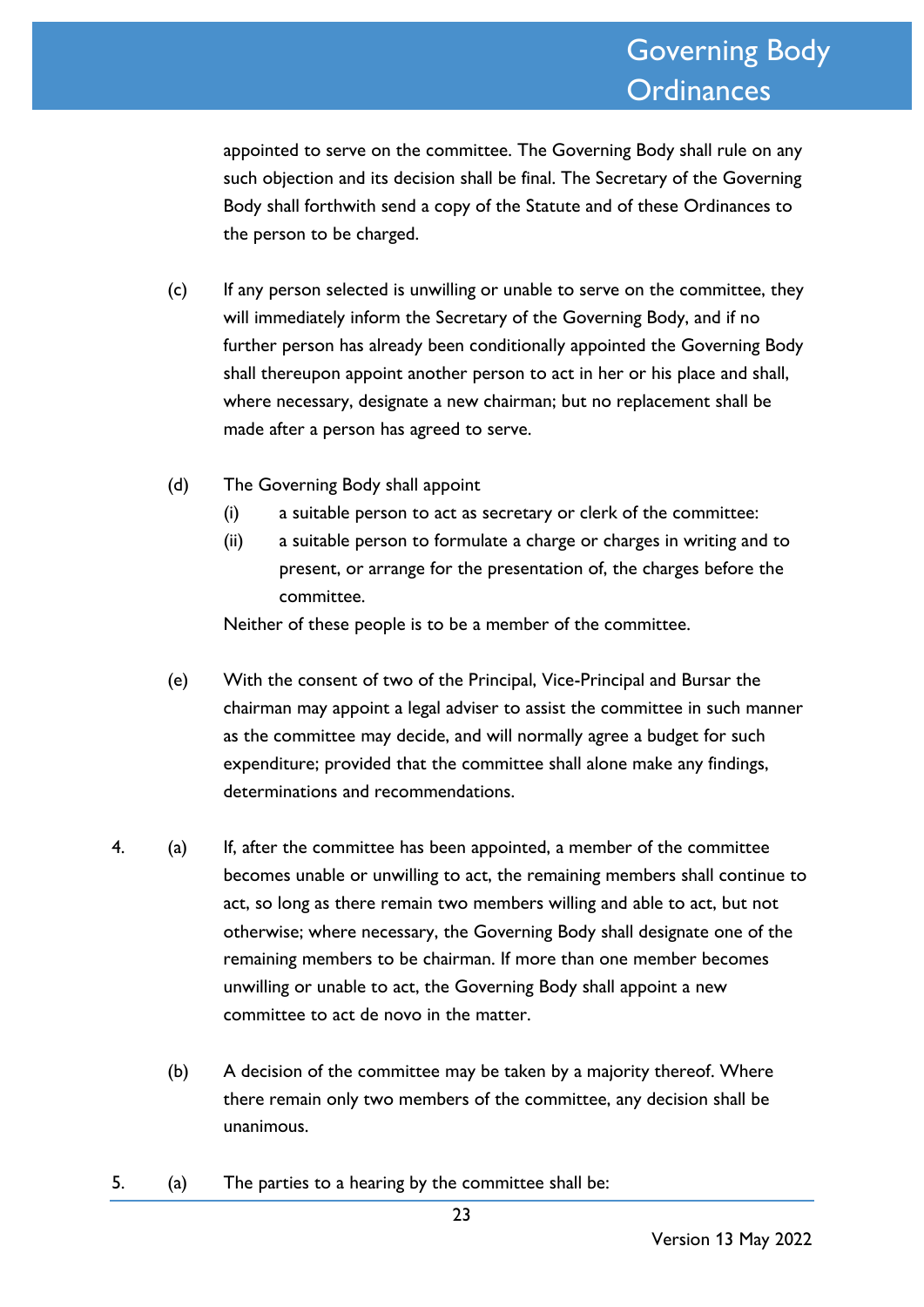- (i) the person charged;
- (ii) the person presenting the charges;
- (iii) any person who shall be added as a party by the committee on application or on its own motion.
- (b) Any party to a hearing by the committee shall be entitled to be represented by another person, whether such person is legally qualified or not, in connection with or at any hearing by the committee. The party wishing to be so represented shall inform the chairman and the other parties in writing of the appointment or dismissal of any representative on her or his behalf, and shall give notice whether any papers or notices in connection with the case should be sent to that representative in substitution for or in addition to the person charged.
- 6. (a) The person presenting the charges shall send to the secretary of the committee written notice of the charge or charges to be brought before the committee and the particulars thereof, and shall send with the notice a copy of any documents which it is proposed to produce and a list of all witnesses whom it is proposed to call, together with statements of the evidence that they are expected to give.
	- (b) After consultation with the person charged and with the party presenting the charges, the chairman of the committee shall fix the date, time and place of the hearing, and she or he shall have power, if the circumstances require it, to cancel a hearing so arranged at any time before the commencement of the hearing, and to appoint a different date, time, and place.
	- (c) Not later than 14 days (or such shorter period as may be agreed between her or him and the parties) before the date so fixed the secretary of the committee shall send to each party
		- (i) a notice of the hearing which shall contain information and guidance as to attendance at the hearing, the calling of witnesses and the production of documents, representation by another person and the use of written submissions, and
		- (ii) a copy of the charge or charges, together with a copy of the other documents and information specified in paragraph (a) of this Ordinance.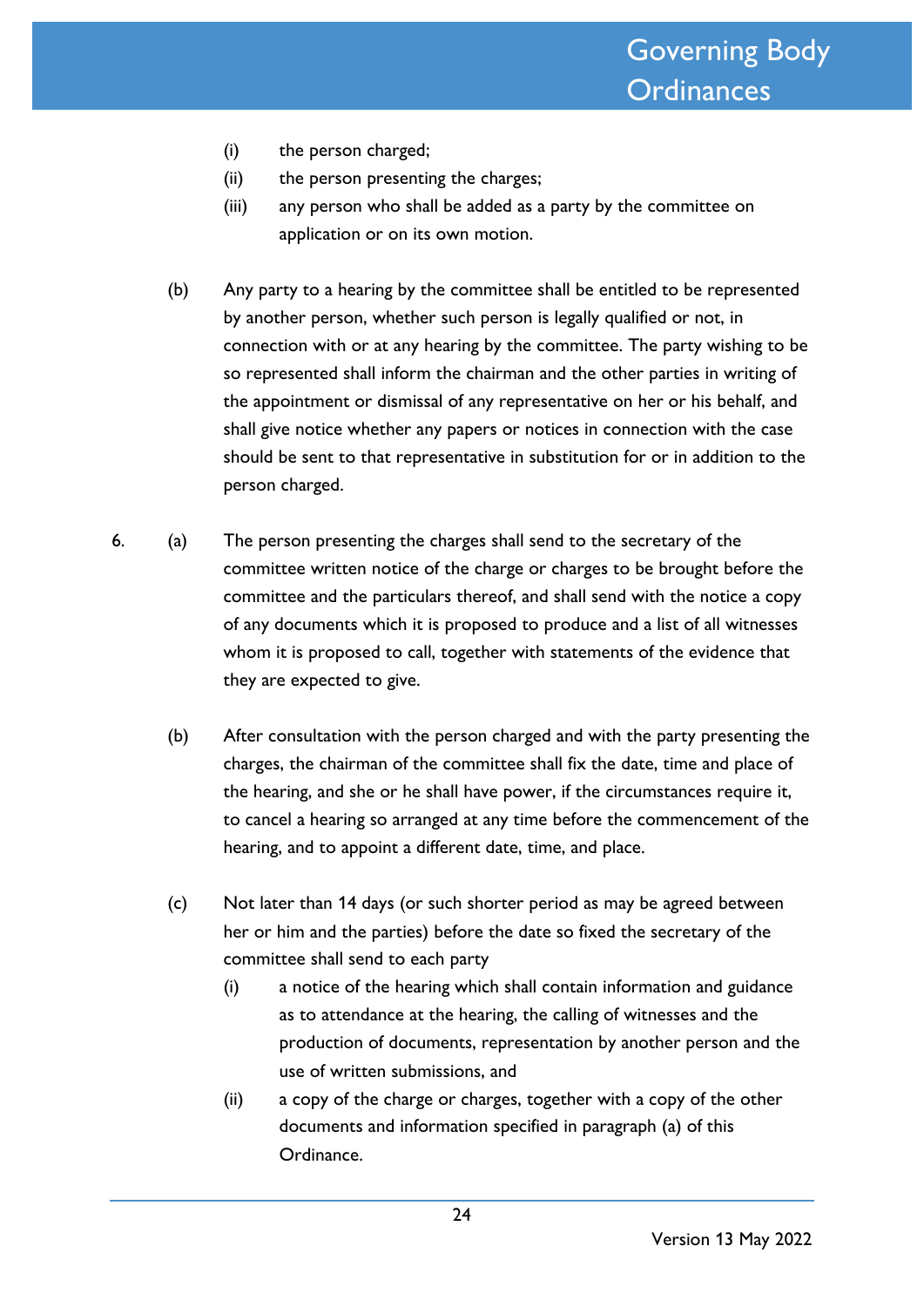- (d) Not later than 2 days before the date appointed for the hearing the person charged and any other person who has been added as a party shall forward to the secretary of the committee and to the other parties a copy of any documents she or he wishes to present and a list of all witnesses she or he proposes to call, with statements of the evidence they are expected to give.
- (e) It shall be the duty of the person presenting the charges to make any necessary arrangements for the summoning of witnesses, the production of documents and generally for the proper presentation of the case before the committee.
- (f) No new witness or documentary evidence may be introduced by the person presenting the charges, beyond those of which notice has been given under paragraph (a) of this Ordinance, without the consent of the committee, and that consent shall not be given except for good reason. If such late introduction is permitted, the person charged shall be allowed an adjournment sufficient to allow her or him to consider and respond to the new evidence and to introduce further evidence in rebuttal.
- 7. (a) The fact that any person has been or is liable to be prosecuted in a court of law in respect of an act or conduct which is the subject of the proceedings before the committee shall not affect the jurisdiction and powers of the committee under the Statute; but the committee shall consider the advisability of referring the matter to the police and if the matter is so referred (by the committee or otherwise), it may adjourn its proceedings for such time as is reasonable in the circumstances to enable a prosecution to be undertaken.
	- (b) Evidence that a person has been convicted of an offence by or before any court of law, or that any court of law has found an offence with which she or he was charged proved, shall, for the purpose of proving that she or he committed the offence or was guilty of any act or conduct in respect of which she or he was so charged or convicted, be admissible in any proceedings before the committee.
- 8. (a) A charge shall not be determined without an oral hearing at which the person charged and any other parties to the hearing are entitled to be present together with their representatives, if any. Where the person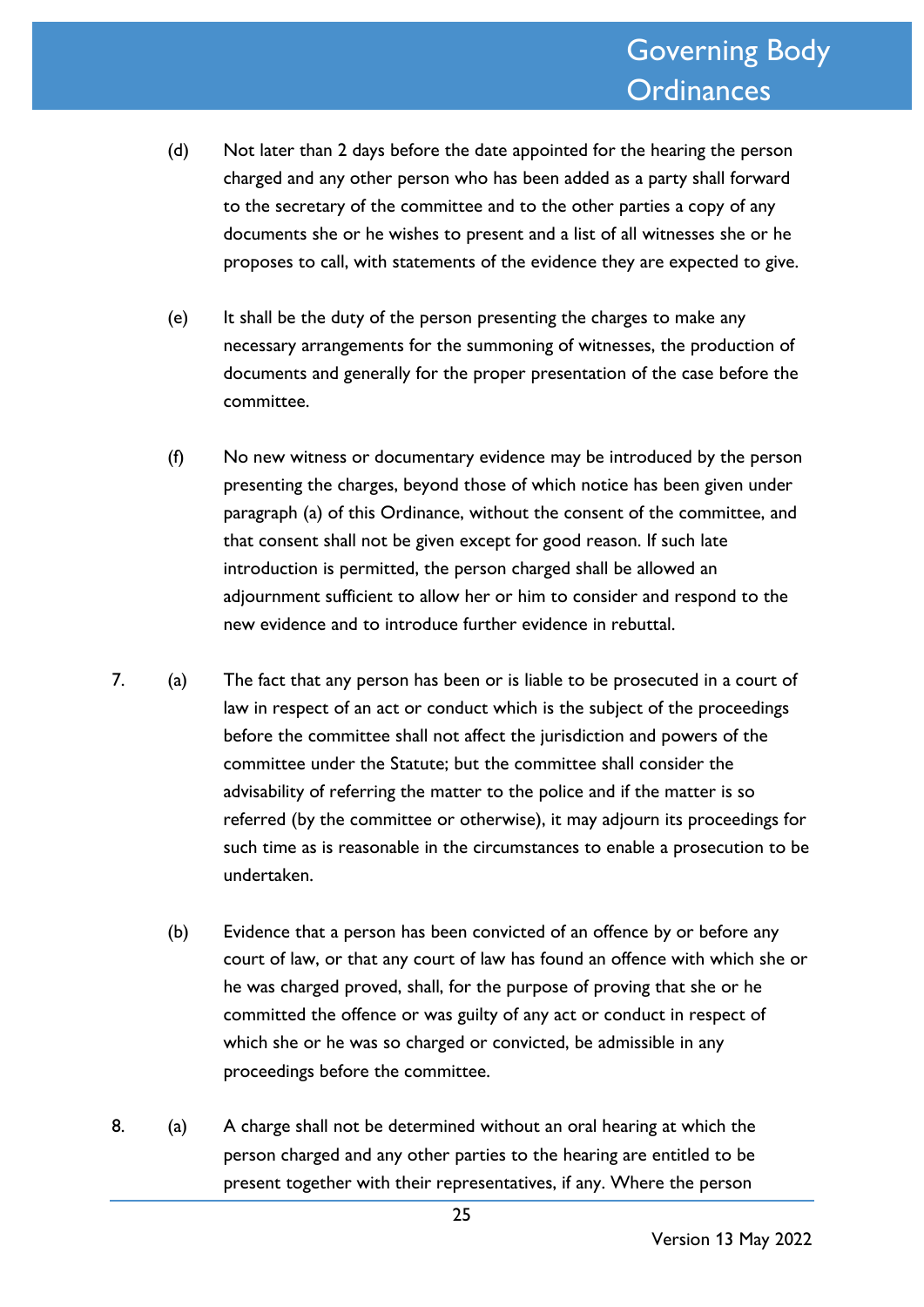charged is unrepresented, she or he shall be entitled to be accompanied by another person who is not a witness in the proceedings.

- (b) The committee shall have power, if it thinks appropriate in the circumstances, to hear charges against two or more persons at the same hearing.
- (c) The committee may sit in camera or otherwise at the discretion of the chairman, provided that if the person charged so requests the committee shall normally sit in camera.
- (d) The committee shall have power to proceed with a hearing in the absence of the person charged or of her or his representative and, notwithstanding the provisions of paragraph (a) of this Ordinance, the chairman shall have power to exclude any person from a hearing if in her or his opinion such exclusion is necessary for the maintenance of order.
- (e) Each party to a hearing before the committee, or her or his representative, shall be entitled to make opening statements, to give evidence, to call witnesses, to question any witness concerning any relevant evidence, and to address the committee after the evidence has been heard; provided that, if the person charged chooses to be represented by any other person, she or he shall not also be entitled to speak at the hearing, otherwise than as a witness, without the consent of the chairman.
- (f) Subject to the provisions of the Statute and of these Ordinances, the committee shall regulate its own procedure. The chairman may set timelimits for each stage of the proceedings, and any meeting may be postponed or adjourned at the discretion of the chairman. It shall be the duty of the committee and of the chairman to ensure that a charge is heard and disposed of as expeditiously as is reasonably practicable.
- (g) The committee shall have power to dismiss a charge for want of prosecution.
- 9. (a) The committee shall not find a charge proved unless it is satisfied that the charge has been proved beyond reasonable doubt.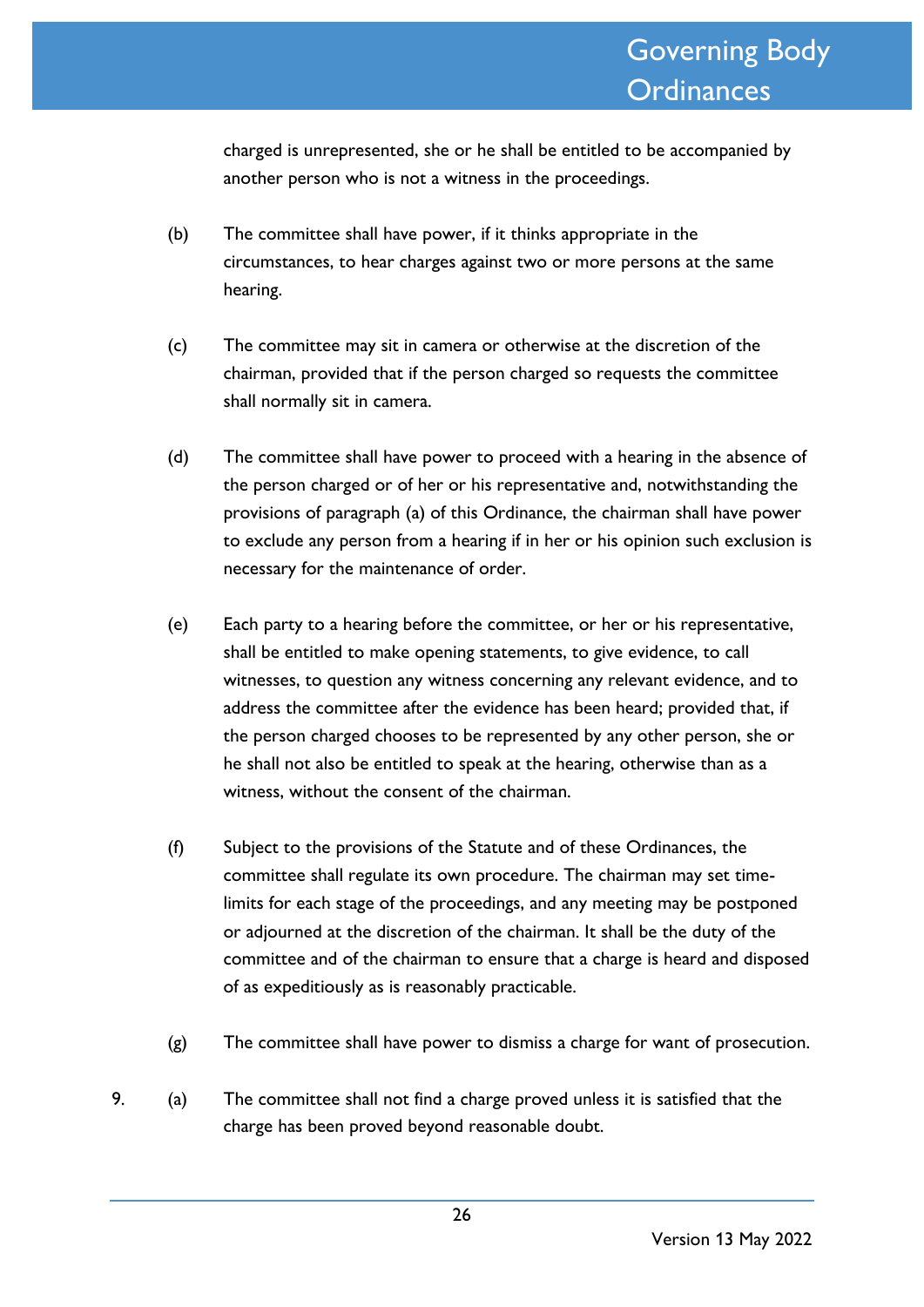- (b) If the person charged chooses not to give evidence or refuses, without good cause, to answer any question, the committee, in determining whether the charge has been proved, may draw such inferences as appear proper from the failure of the person charged to give evidence or their refusal, without good cause, to answer any question.
- (c) If the committee finds a charge proved it shall give the parties an opportunity to address it in respect of the penalty to be recommended.
- 10. (a) The secretary and the committee's legal adviser, if any, shall be entitled to be present throughout the hearing and at any meeting of the committee, and the secretary shall keep a sufficient record of the proceedings of the committee; and the decision of the committee shall be recorded in a document signed by the chairman which shall contain
	- (i) its findings of fact;
	- (ii) the reasons for its decision; and
	- (iii) its recommendations.
	- (b) The chairman shall have power by certificate under her or his hand to correct in documents recording the decisions of the committee any clerical errors arising from accidental mistakes or omissions.
	- (c) The secretary of the committee shall send a copy of the document recording the decision of the committee to the Principal, the person charged and any person who shall have been added as a party.
	- (d) The committee shall draw attention to the period of time within which any appeal should be made by ensuring that a copy of Part V (Appeals) of the Statute accompanies each copy of its decision sent to a party to the proceedings.
- 11. The College shall meet all proper costs of members of the committee and of its secretary and legal adviser, if any.

Hearings by a Medical Board under Part IV of the Statute

12. (a) Where it appears to the Governing Body (or in any case of urgency the Principal) that it is necessary to refer a case to a medical board under the provisions of Part IV of the Statute, the Governing Body shall appoint a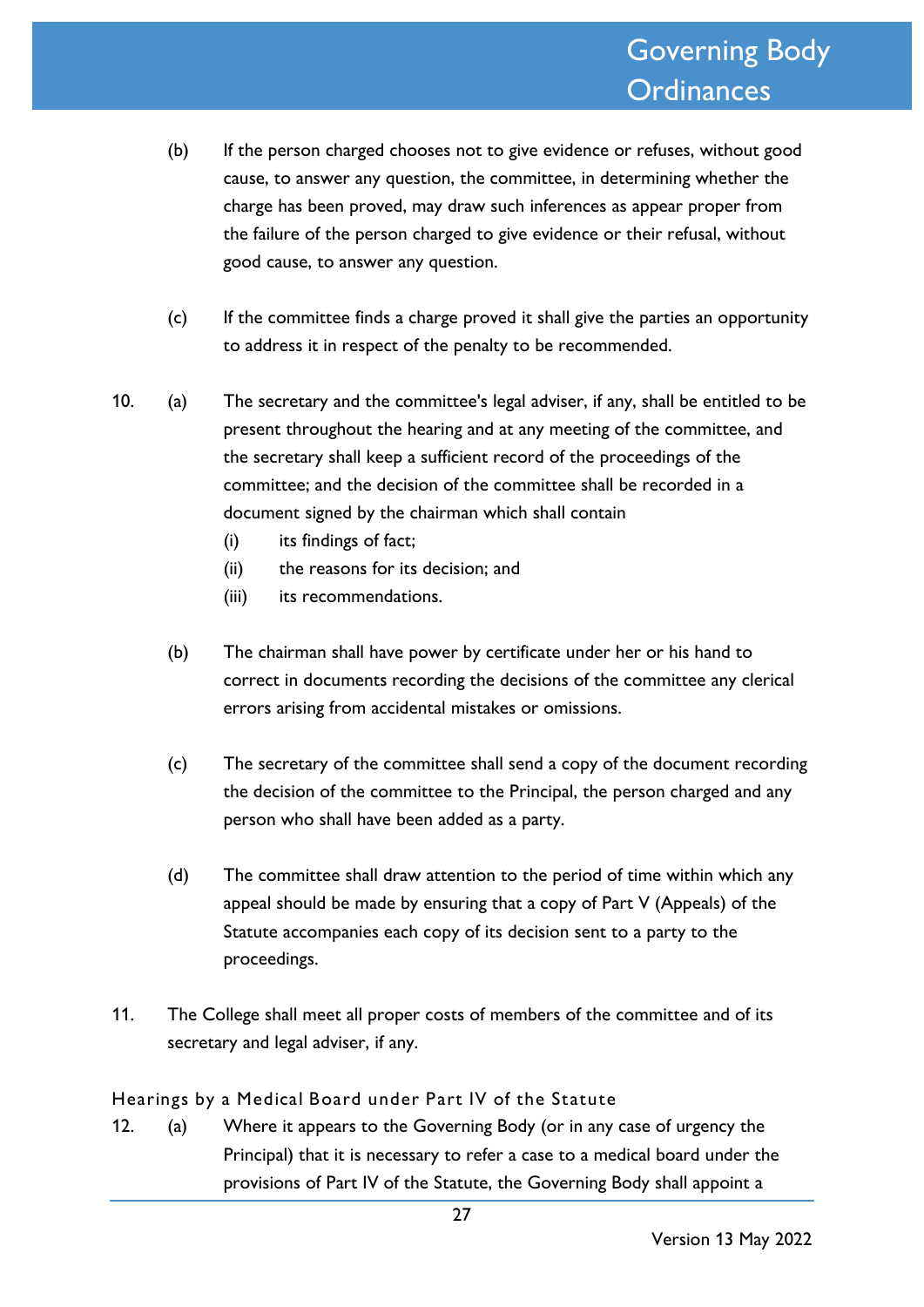person to present the case to the board. The Secretary of the Governing Body shall forthwith send a copy of the Statute and of these Ordinances to the member of the academic staff whose possible retirement on medical grounds is to be considered by the board, herein referred to as the member concerned.

- (b) When the board has been constituted under the provisions of Section 23(3) of the Statute, the Governing Body shall appoint a secretary to the board on the nomination of its chairman.
- (c) With the consent of two of the Principal, Vice-Principal and Bursar the chairman may appoint a legal adviser to assist the committee in such manner as the chairman may decide, and will normally agree a budget for such expenditure; provided that the board shall alone determine the case referred.
- 13. (a) If, after the board has been constituted, a member of the board (other than the chairman) becomes unable or unwilling to act, the remaining members shall continue to act, provided
	- (i) that the party who nominated that member (or her or his representative) consent; and
	- (ii) that there remain two members willing and able to act. In any other case the Principal shall discharge the board and a new board shall be constituted in accordance with the provisions of Section 23(3) of the Statute.
	- (b) A decision of the board may be taken by a majority thereof. Where there remain only two members of the committee, any decision shall be unanimous.
- 14. (a) The parties to a hearing by the board shall be:
	- (i) the member concerned; and
	- (ii) the person appointed by the Governing Body to present the case to the board.
	- (b) The member concerned shall be entitled to be represented by another person, whether such person is legally qualified or not, in connection with and at any hearing by the board. The appointment of such a representative shall be made in writing by the member concerned or by any person having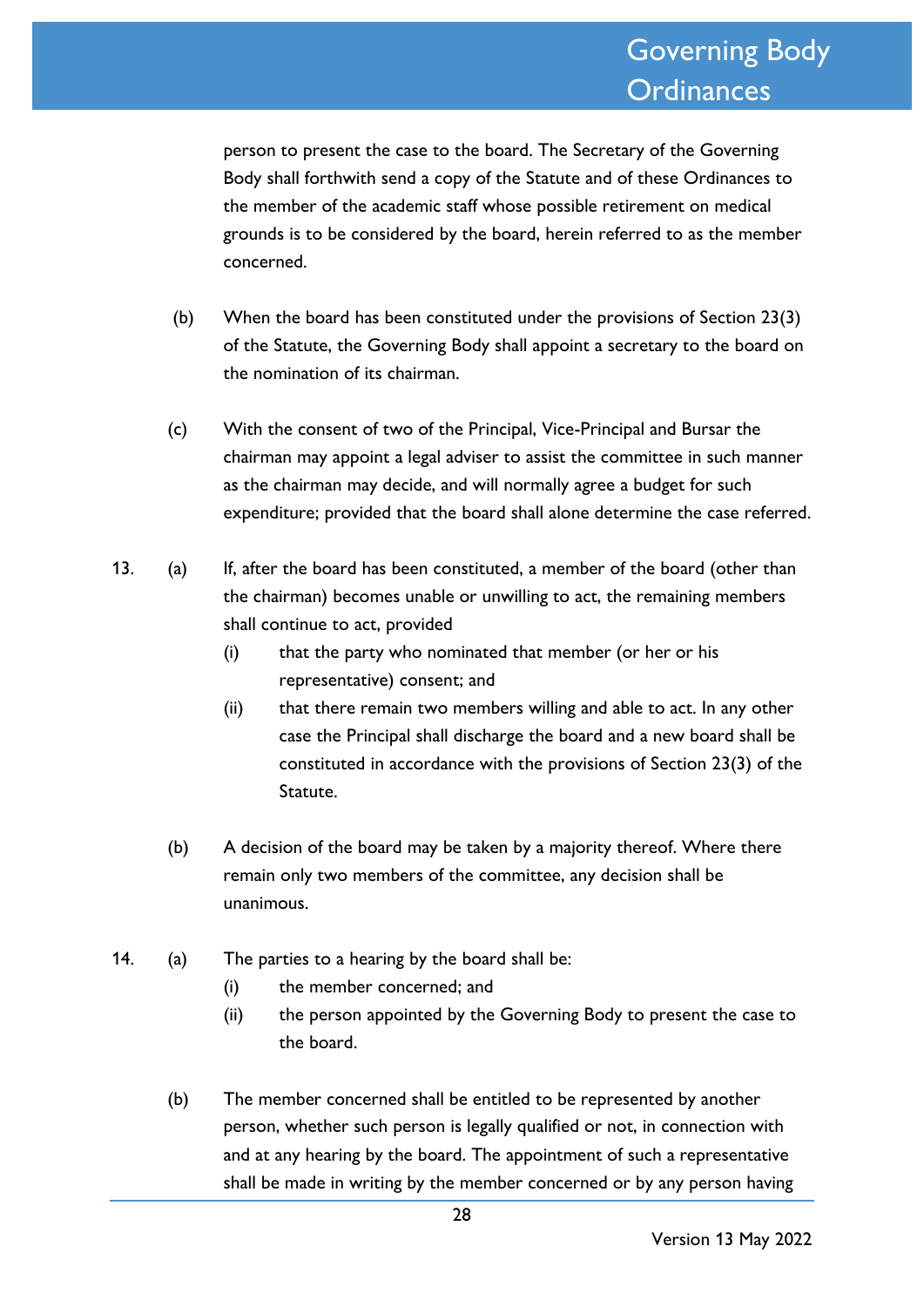authority in law to act on her or his behalf, and the appointment may similarly be revoked in writing at any time. Notice of any appointment or revocation shall be given to the secretary of the board and to the person presenting the case. Service on the representative of any paper or notice in connection with the case shall constitute sufficient service upon the member concerned; and any consultation with the representative, and any action taken by the representative within the scope of her or his authority, shall be binding on the member concerned. References in these Ordinances to the member concerned shall, where appropriate, refer to or include reference to her or his representative.

- 15. (a) The person presenting the case shall send to the secretary of the board a written statement of the case and the relevant medical evidence, and shall send with the statement a copy of any documents which it is proposed to produce and a list of all witnesses it is proposed to call, together with statements containing the evidence they are expected to give.
	- (b) After consultation with the member concerned and with the person presenting the case, the chairman of the board shall appoint a date, time and place of the hearing, and she or he shall have power, if the circumstances require it, to cancel a hearing so appointed at any time before the commencement of the hearing and to appoint a different date, time, or place.
	- (c) Not later than 14 days (or such shorter period as may be agreed by her or him with the parties) before the date appointed for the hearing, the secretary of the board shall send a notice of the hearing to each party and to any representative appointed under Ordinance 14(b). The notice shall include
		- (i) information and guidance as to attendance at the hearing, the calling of witnesses and the bringing of documents, representation by another person and written submissions; and
		- (ii) a statement of the case, together with a copy of the documents and other information specified in paragraph (a) of this Ordinance.
	- (d) Not later than 2 days before the date appointed for the hearing the member concerned, or her or his representative, shall send to the secretary of the board and to the person presenting the case a copy of any documents she or he wishes to present and a list of all witnesses she or he proposes to call, with statements of the evidence they are expected to give.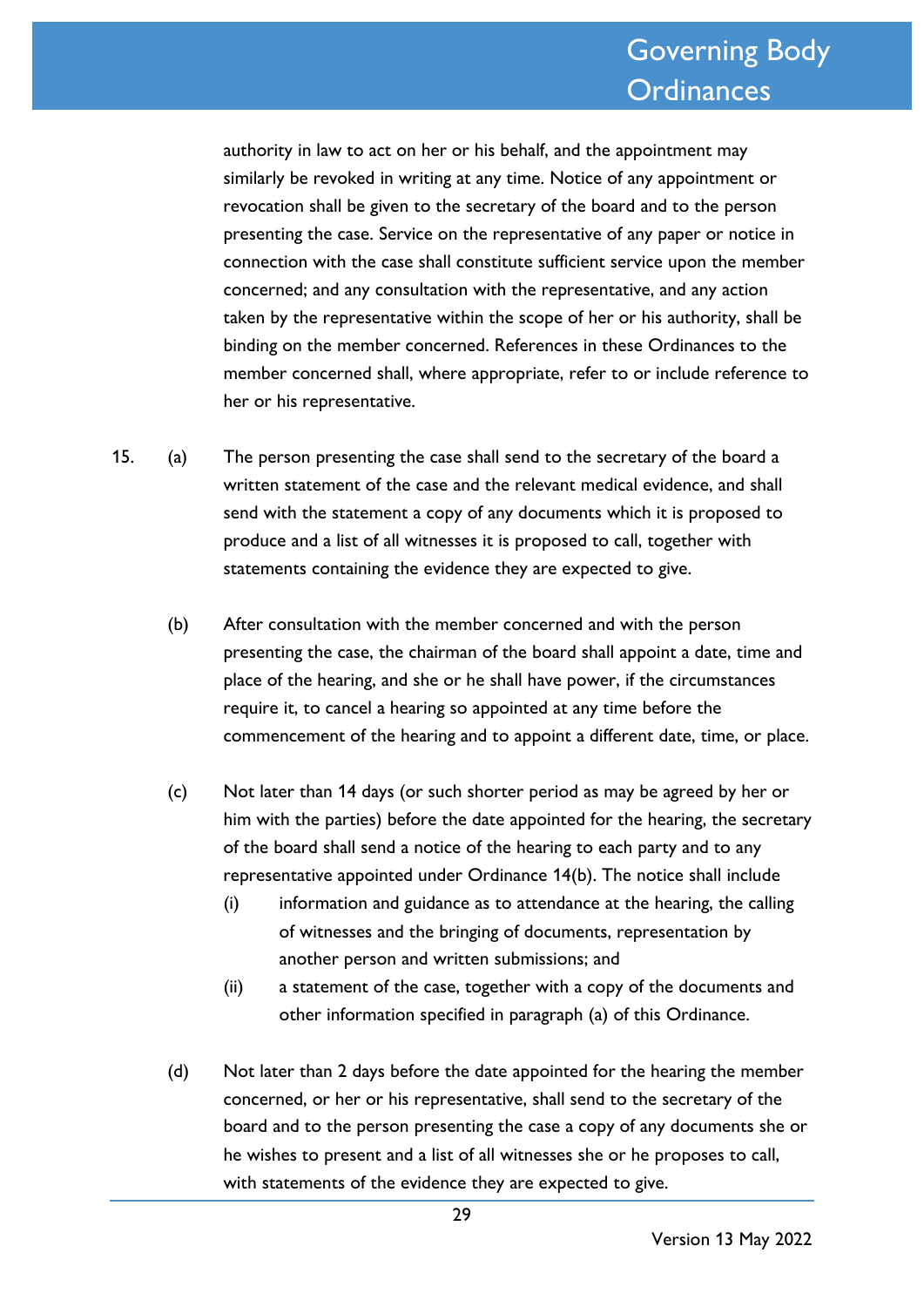- (e) It shall be the duty of the person presenting the case to make any necessary arrangements for the summoning of witnesses, the production of documents and generally for the proper presentation of the case to the board.
- (f) No new witness or documentary evidence may be introduced by the person presenting the case on behalf of the College without the consent of the board, and such consent shall not be given save for good reason. If such late introduction is permitted, the member concerned shall be allowed an adjournment sufficient to allow her or him to consider the additional evidence and respond to it, and to introduce further evidence as appropriate.
- 16. (a) The case shall not be determined without an oral hearing at which the member concerned shall be entitled to be represented.
	- (b) Any hearing before the board shall take place in camera. At any hearing at which the member concerned is present, she or he may be accompanied by another person who is not a witness in the proceedings.
	- (c) The board shall have power to proceed with a hearing in the absence of the member concerned or of her or his representative and, notwithstanding the provisions of paragraph (a) of this Ordinance, the chairman shall have power to exclude any person from a hearing if in her or his opinion such exclusion is necessary for the maintenance of order.
	- (d) Each party to a hearing before a medical board, or her or his representative, shall be entitled to make an opening statement, to give evidence, to call witnesses, to question any witness concerning any relevant evidence and to address the board after the evidence has been heard; provided that, if the person charged chooses to be represented by any other person, she or he shall not also be entitled to speak at the hearing, otherwise than as a witness, without the consent of the chairman.
	- (e) Subject to the provisions of the Statute and of these Ordinances, the board shall regulate its own procedure and any meeting may be postponed or adjourned at the discretion of the chairman. It shall be the duty of the board and of the chairman to ensure that the case is heard and determined as expeditiously as is reasonably practicable.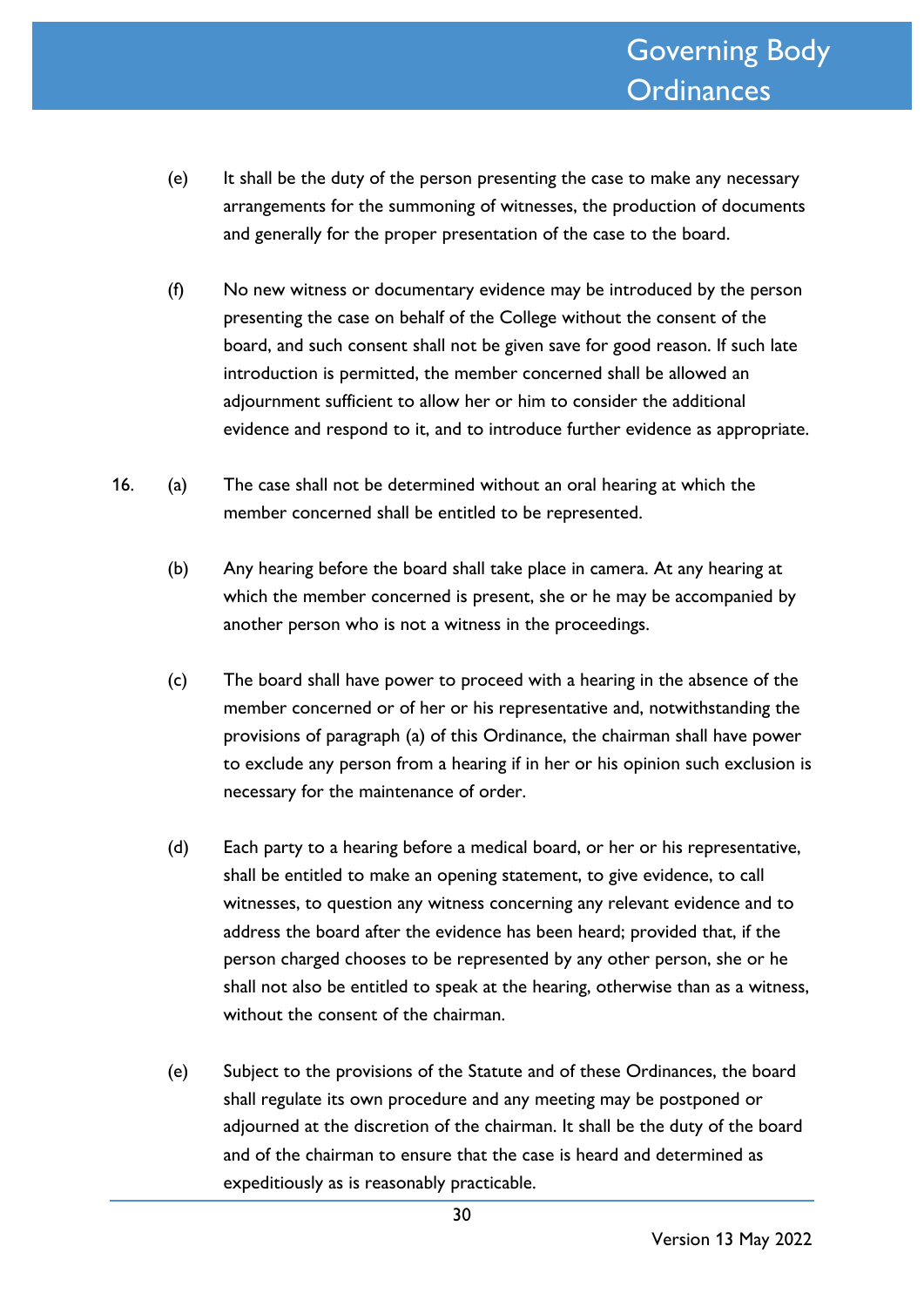- 17. (a) The board may require the member concerned to undergo medical examination at the College's expense.
	- (b) The College shall meet all proper costs of members of the board and of its secretary and legal adviser, if any.
- 18. The board shall not determine that a person should be required to retire from office by reason of incapacity on medical grounds unless it is satisfied that the incapacity has been proved beyond reasonable doubt.
- 19. (a) The secretary and the board's legal adviser, if any, shall be entitled to be present throughout the hearing and at any meeting of the board, and the secretary shall keep a sufficient record of the proceedings of the board.
	- (b) The determination of the board shall be recorded in a document signed by the chairman which shall contain:
		- (i) its medical findings
		- (ii) its other findings of fact; and
		- (iii) its determination and the reasons therefor.
	- (c) The chairman shall have power by certificate under her or his hand to correct in documents recording the determination of the medical board any clerical errors arising from accidental mistakes or omissions.
	- (d) The secretary of the board shall send a copy of the document specified in paragraph (ii) above to the Principal, to the person responsible for presenting the case to the board, and to the member concerned.
	- (e) The board shall draw attention to the period of time within which any appeal should be made by ensuring that a copy of Part V (Appeals) of the Statute accompanies each copy of its determination sent to the parties to the proceedings.

Appeals under Part V of the Statute

20. When an appeal is commenced under Part V of the Statute and the person who is the Visitor is unable or unwilling to act, the Governing Body shall appoint to hear and determine the appeal a person jointly agreed with the appellant or, in default of agreement, a person to be nominated by the Commissary. The person so appointed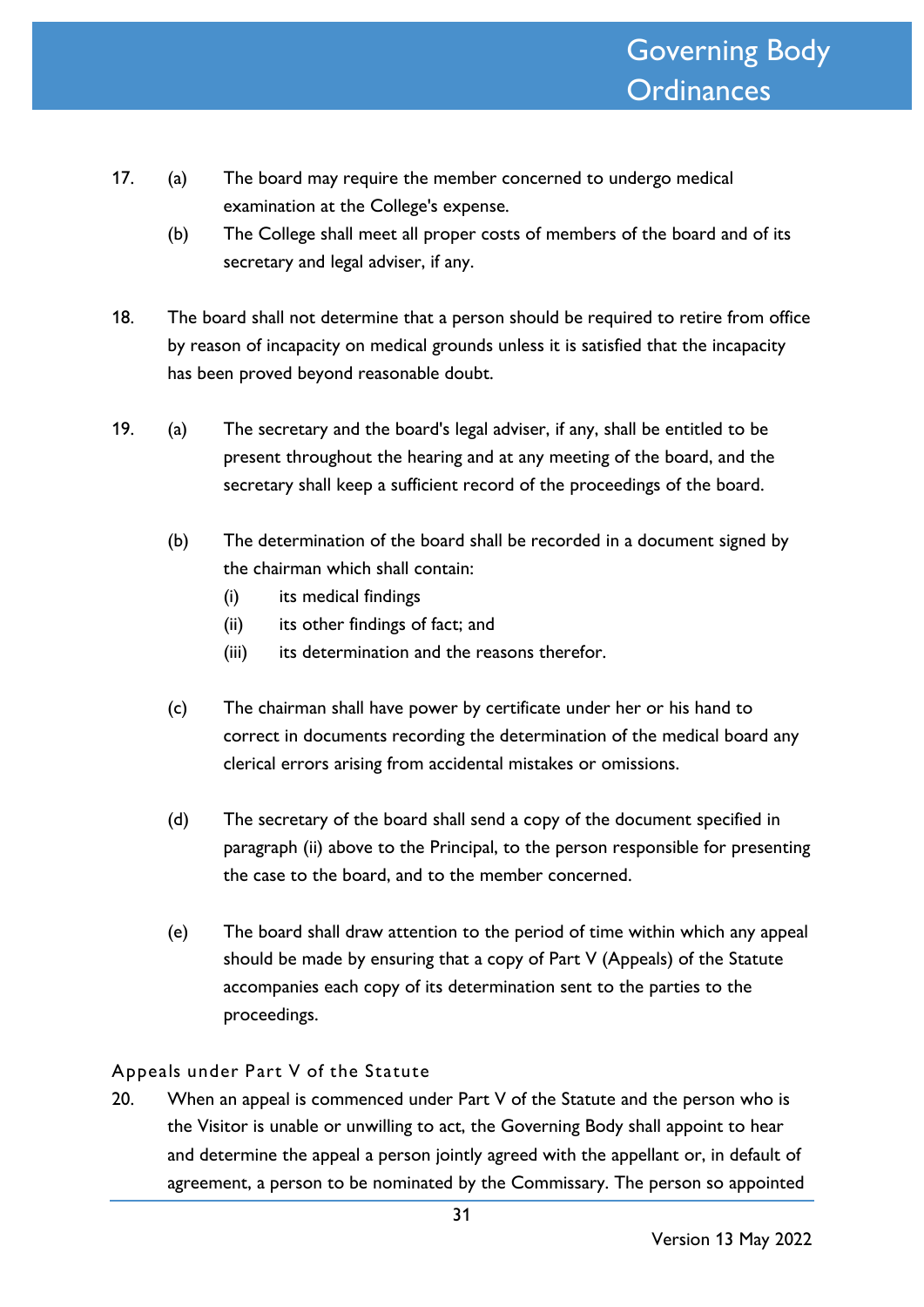shall be a person who holds or has held judicial office or who is a barrister or solicitor of at least ten years' standing. Notice of the appointment shall be sent by the Secretary of the Governing Body to the appellant.

- 21. (a) In accordance with Section 26(4) of the Statute the parties to the appeal shall be:
	- (i) the appellant;
	- (ii) the Principal (or in the case of an appeal by the Principal, the Vice-Principal) acting on behalf of the College; and
	- (iii) any other person added as a party by the direction of the person hearing the appeal.
	- (b) The Principal (or in the case of an appeal by the Principal, the Vice-Principal), may appoint a suitable person as respondent to act in her place on behalf of the College in the matter.
- 22. (a) The Principal shall send to the person appointed to hear the appeal and to the appellant:
	- (i) copies of the record of the decision appealed against;
	- (ii) copies of the papers received by the body that earlier heard or considered the matter; and
	- (iii) copies of the document recording the determinations of that body.
	- (b) After consultation with the parties the person appointed to hear the appeal shall determine:
		- (i) the date, time and place of the hearing of the appeal;
		- (ii) whether any witnesses are to be heard and the extent of the matters (if any) on which oral evidence is to be permitted;
		- (iii) whether she or he will sit alone to hear the appeal or will sit as chairman of an appeal tribunal in accordance with Section 29(4) of the Statute;

and shall inform the parties accordingly.

(c) If the person appointed decides to sit as chairman of an appeal tribunal, she or he shall appoint two persons to sit with her or him, one of whom shall be a member of the Regent House of the University not being a Senior Member of the College entitled to attend meetings of the Governing Body; and she or he shall inform the parties that she or he has done so. In this event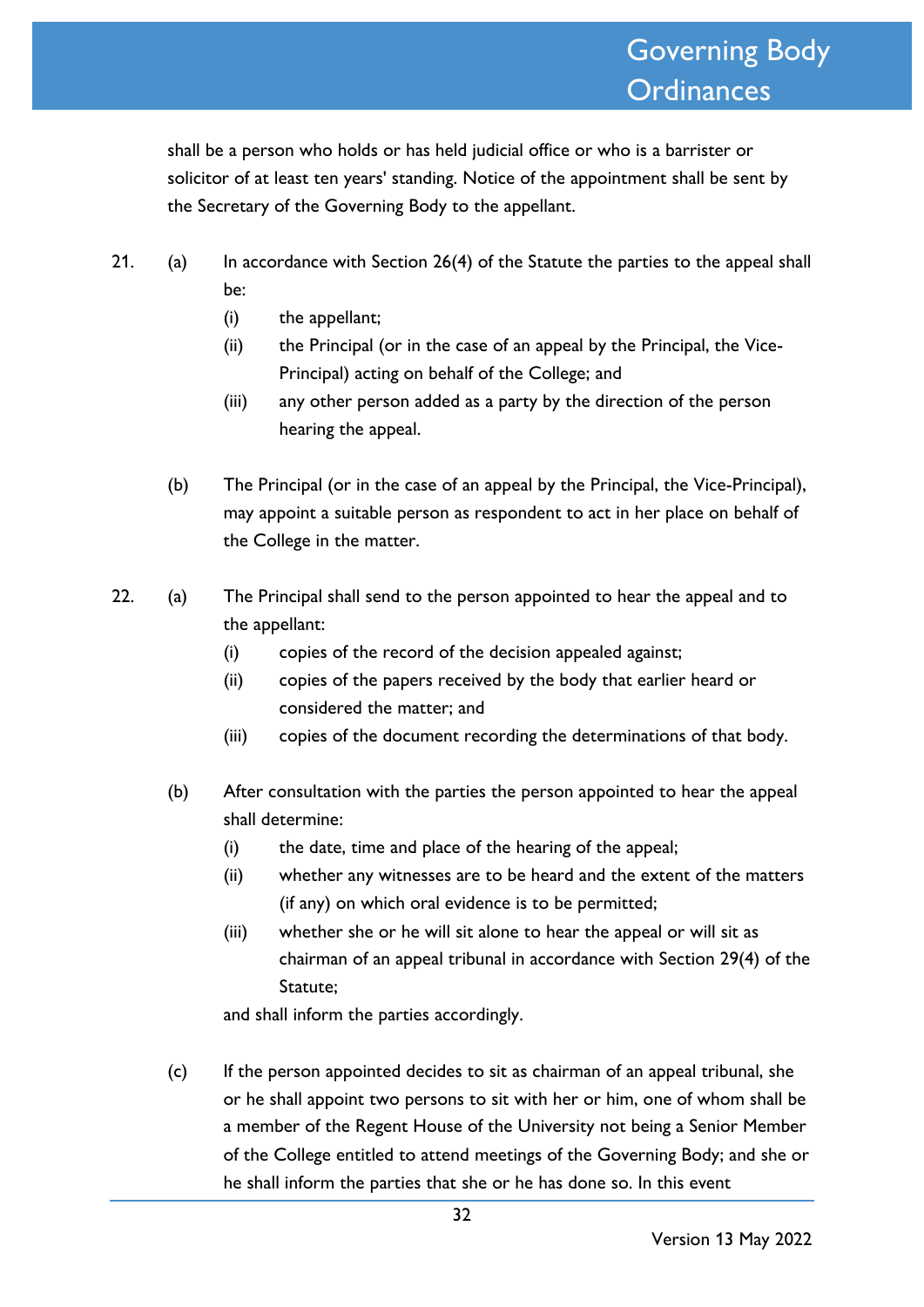references to the person hearing the appeal shall be construed as references to the persons appointed.

- (d) With the consent of two of the Principal, Vice-Principal and Bursar the person hearing the appeal may appoint a legal adviser to assist her or him in such manner as she or he may decide, and will normally agree a budget for such expenditure; provided that the person hearing the appeal shall alone determine the appeal.
- 23. (a) The appellant and the respondent shall each be entitled to be represented by another person, whether such other person is legally qualified or not, in connection with and at any hearing of the appeal; provided that if either party chooses to be so represented, she or he shall not also be entitled to speak, other than as a witness, without the consent of the person hearing the appeal.
	- (b) The appellant and the respondent shall notify the person hearing the appeal and each other in writing of the appointment and of the dismissal of any representative, and shall give notice whether any papers or notices in connection with the case should be sent to the representative in substitution for, or in addition to, them.
- 24. (a) Not later than 14 days before the date set for the hearing, the appellant and the respondent shall send to the person hearing the appeal and to each other a copy of any documents to be submitted at the hearing, a list of any witnesses to be called with statements containing the evidence they are expected to give, and a list of any legal authorities which it is intended to cite at the hearing.
	- (b) The appeal shall not be determined without an oral hearing at which the appellant and her or his representative, if any, are entitled to be present.
	- (c) The person hearing the appeal shall have power, if they think it appropriate in the circumstances, to hear appeals by two or more parties at the same hearing.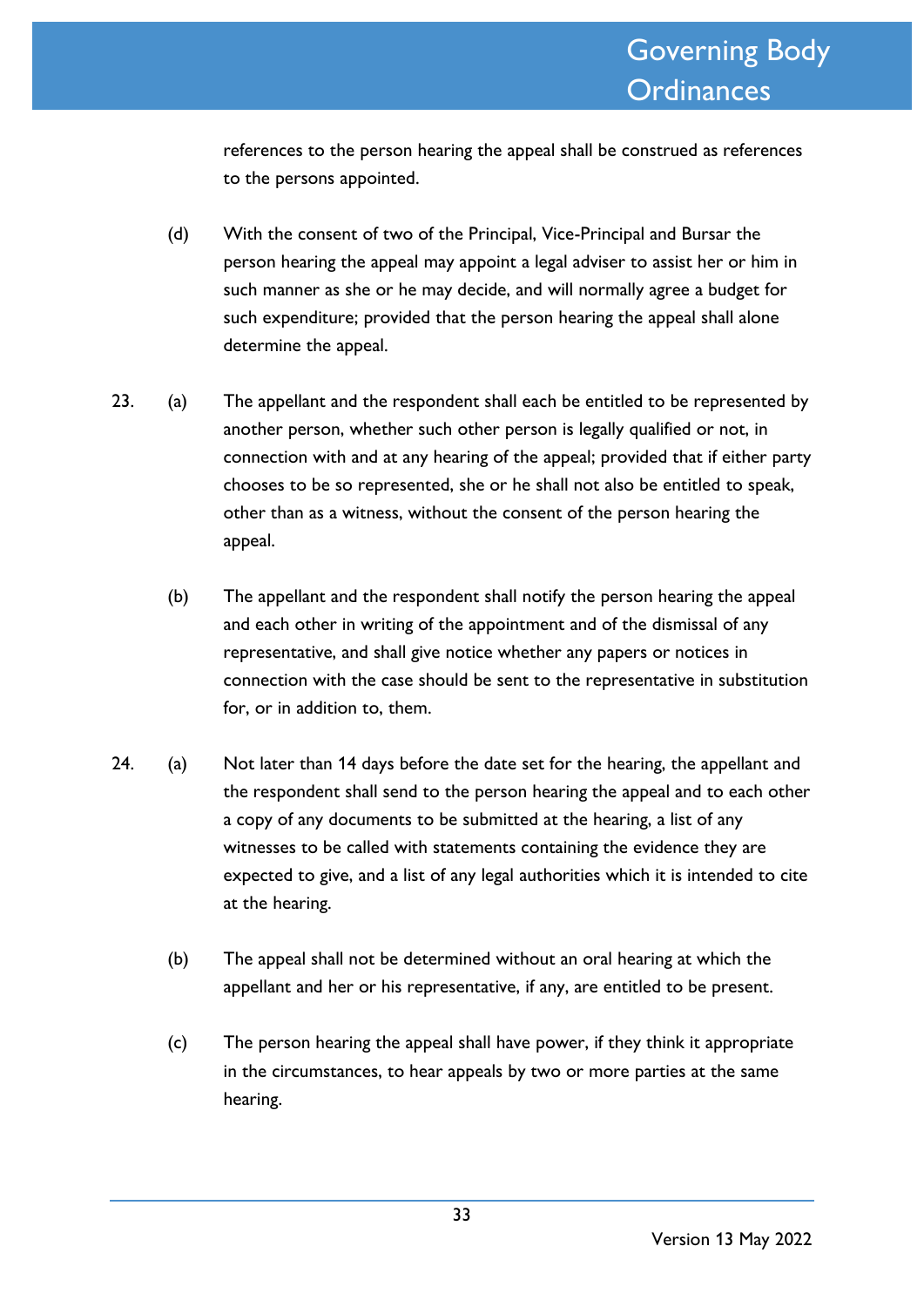- (d) The hearing of the appeal may take place in camera or otherwise at the discretion of the person hearing the appeal, provided that if the appellant so requests it shall normally take place in camera.
- (e) The person hearing the appeal shall have power to proceed with a hearing in the absence of any of the persons entitled to be present and, notwithstanding the provisions of paragraph (ii) of this Ordinance, she or he shall have power to exclude any person from a hearing if in her or his opinion such exclusion is necessary for the maintenance of order.
- (f) The person hearing the appeal may agree to add any other person as a party to the appeal, if she or he is of the opinion that that step is desirable to give effect to the guiding principles stated in Section 1 of the Statute.
- (g) Persons appearing at the hearing of the appeal shall be entitled to make opening statements and to address the person hearing the appeal. Any witnesses who are permitted to be called may be questioned concerning any evidence on permitted matters and shall be subject to cross-examination and re-examination on such evidence. Where a person seeks to adduce evidence, or to cite any legal authority, of which notice has not been given under Ordinance 24(a), the person hearing the appeal may, at her or his discretion, allow such evidence or legal authority, but, if she or he does so, she or he shall allow the other party an adjournment sufficient to allow her or him to consider and respond to such evidence or legal authority as the case may be.
- (h) Subject to the provisions of the Statute and of these Ordinances, the person hearing the appeal shall regulate her or his own procedure. She or he may set time limits for each stage of the proceedings (including the hearing itself), may postpone or adjourn any meeting at her or his discretion, and may dismiss the appeal for want of prosecution. It shall be the duty of the person hearing the appeal to ensure that the appeal is heard and disposed of as expeditiously as is reasonably practicable.
- (i) In any exercise of a discretion the person hearing the appeal shall seek to give effect to the guiding principles stated in Section 1 of the Statute. Any giving of a consent, or any exercise of a discretion, by the person hearing the appeal may be made subject to such conditions as she or he may think fit.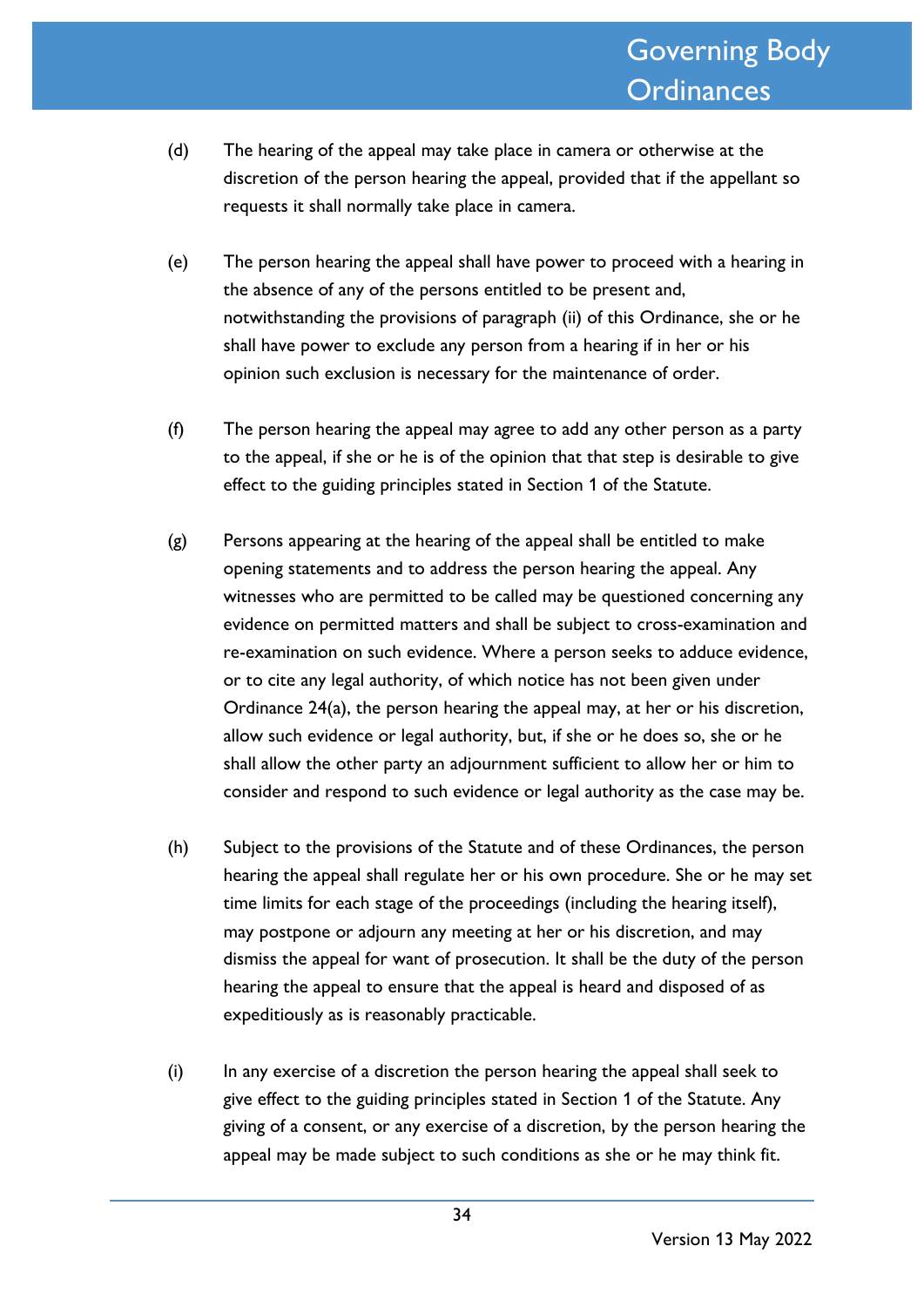- 25. (a) Nothing contained in the modifications of the Statutes of the College by the University Commissioners under the [Education Reform Act 1988](http://www.legislation.gov.uk/ukpga/1988/40/contents) shall be taken as authorising the person hearing an appeal by a member of the academic staff against dismissal to allow such an appeal on any ground not recognised by law at the time of the making of the said Act as a ground for annulling or setting aside a dismissal of a member of the academic staff.
	- (b) The person hearing an appeal by a member of the academic staff against dismissal shall not have the power to make any order which would require any expenditure of money not authorised at or before the time of the decision to appoint the member concerned to the office or post from which she or he has been dismissed.
- 26. (a) The person hearing the appeal shall give written notice of her or his decision to the parties, together with her or his reasons and a statement of any findings of fact different from those made by the bodies specified in Section 31 of the Statute.
	- (b) The person hearing the appeal (or the chairman in the case of an appeal tribunal) shall have power by certificate under her or his hand to correct in documents recording her or his decisions any clerical errors arising from accidental mistakes or omissions.
- 27. The College shall meet all proper costs of the person or persons hearing the appeal and of the legal adviser, if any.

Grievance Procedures under Part VI of the Statute

- 28. (a) When a grievance committee is constituted under Section 35 of the Statute, the Governing Body shall appoint one of the members to be chairman of the committee.
	- (b) A grievance shall not be disposed of without an oral hearing at which the aggrieved person and any person against whom the grievance lies shall have the right to be heard and to be accompanied by a friend or representative.
	- (c) It shall be the duty of the committee to consider and determine the grievance as expeditiously as is reasonably practicable.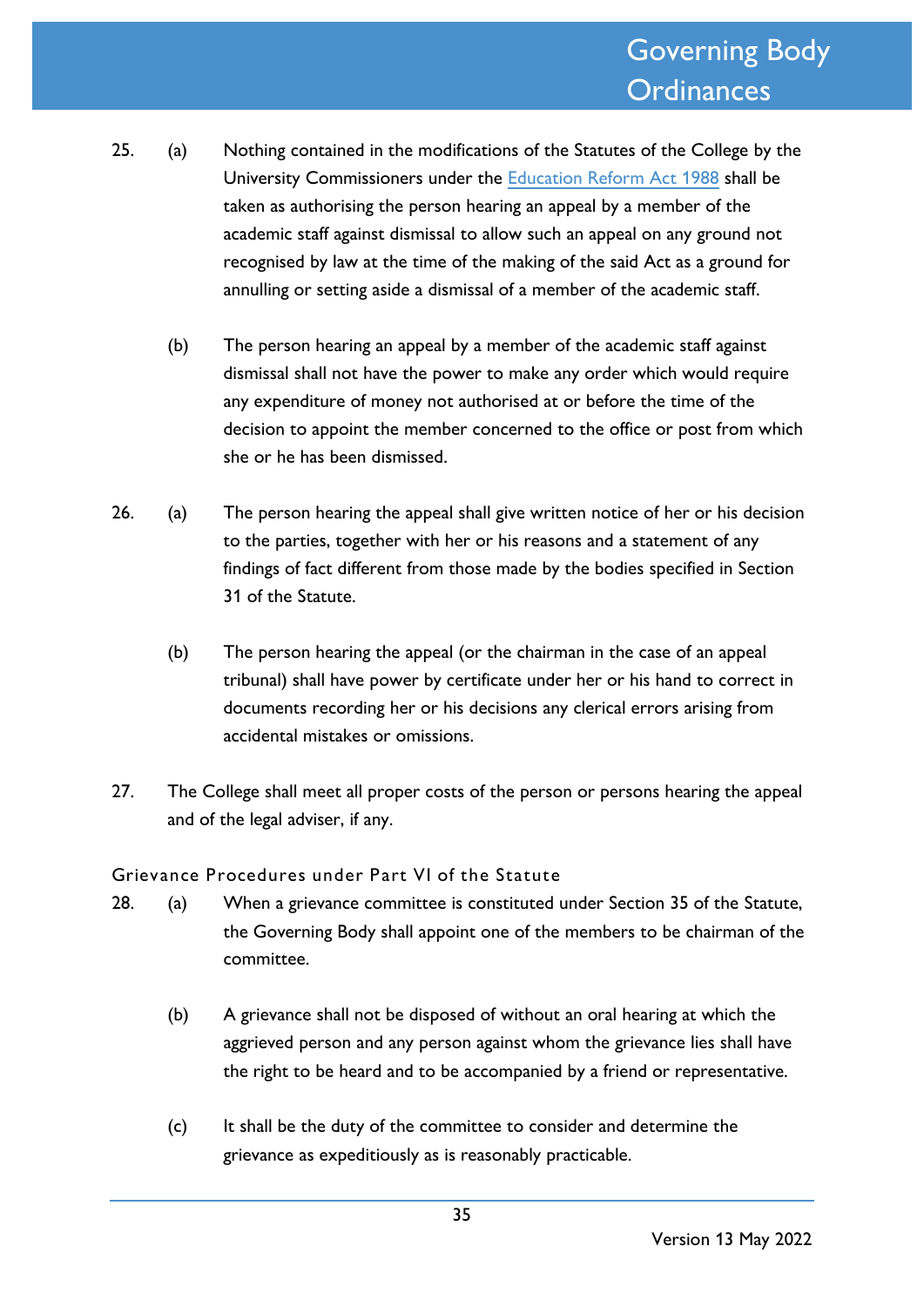- (d) The committee shall inform the Governing Body whether the grievance is or is not well-found, and if it is well-found the committee shall make such proposals for the redress of the grievance as it thinks fit.
- (e) The Governing Body shall consider the proposals of the committee. In reaching any decision upon the matter, it shall seek to give effect to the guiding principles stated in Section 1 of the Statute.

#### Hearings by a Tribunal under Part VII of the Statute

29. The preceding Ordinances relating to hearings by a disciplinary committee shall apply to hearings by a tribunal appointed under Part VII of the Statute, provided that references in those Ordinances to a disciplinary committee and to a person charged shall be construed as referring to the tribunal and to the Principal respectively.

Appointm ent of an alternate under Section 7(ii) of the Statute

- 30. (a) The Governing Body shall appoint an alternate to act in place of any person who is designated to perform any duties or exercise any powers under the Statute or under these Ordinances if that person is himself involved in the matter in question.
	- (b) In any case in which the Statute or these Ordinances specify particular qualifications that must be satisfied by a person designated to perform any duties or exercise any powers, a person shall not be appointed as an alternate unless she or he satisfies those qualifications.

#### **Notices**

- 31. (a) Any notice given under the provisions of the Statute or of these Ordinances shall be in writing; and any documents and notices required to be sent to a person shall be sent by post or delivered to that person at her or his last known address or to her or his authorised representative. Where a document or notice is sent by post, it shall be sent by the recorded delivery service, and proof of posting by recorded delivery service shall be sufficient proof of delivery.
	- (b) A party may at any time by notice to the secretary of the disciplinary committee or medical board or tribunal (or, in the case of an appeal, to the person hearing the appeal) and to the other parties change her or his address for service under these Ordinances.